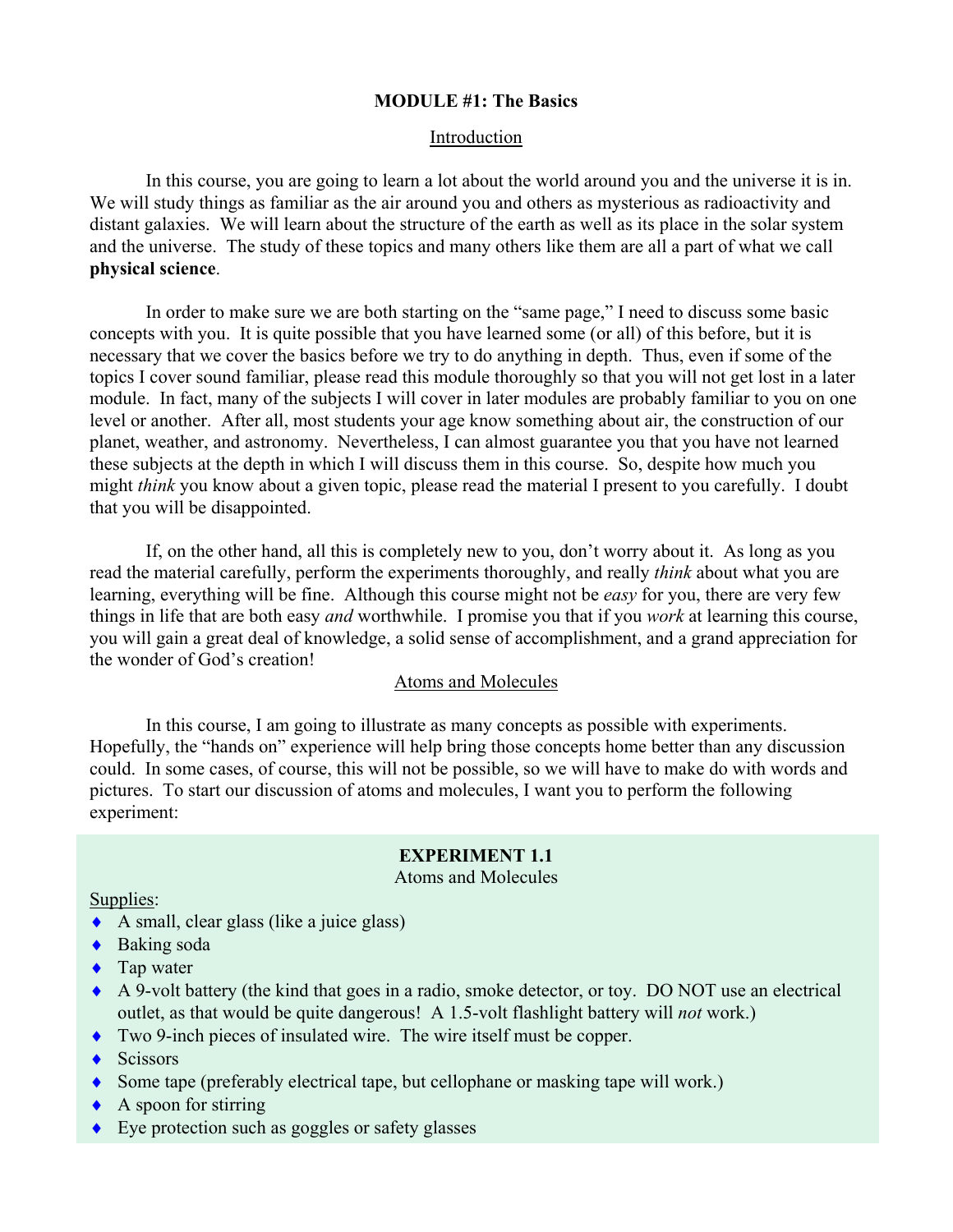**Introduction**: Atoms and molecules make up almost everything that surrounds us. Individually, they are too small to see. However, you can distinguish between different kinds of atoms and different kinds of molecules by examining the substances they make up, as well as how those substances change. In this experiment, we will observe molecules breaking down while other molecules are built up. By observing these changes, you will learn about the difference between atoms and molecules.

## Procedure:

- 1. Fill your small glass ¾ full of tap water.
- 2. Add a teaspoon of baking soda and stir vigorously.
- 3. Use your scissors to strip about a quarter inch of insulation off both ends of each wire. The best way to do this is to put the wire in your scissors and squeeze the scissors gently. You should feel an increase in resistance as the scissors begin to touch the wire. Squeeze the scissors until you feel that resistance and then back off. Continue squeezing and backing off as you slowly turn the wire round and round, as shown below:



**Be careful**. You can cut yourself if you are not paying proper attention! You will eventually have a cut that goes through the insulation all the way around the wire. At that point, you can simply pull the insulation off. It will take some practice to get this right, but you *can* do it. Make sure there is at least ¼ inch of bare wire sticking out of both ends of the insulation.

- 4. Once you have stripped the insulation off both ends of each wire, connect the end of one wire to one of the two terminals on the battery. Do this by laying the wire over the terminal and then pressing it down. Secure it to the terminal with a piece of tape. It need not look pretty, but the bare wire needs to be solidly touching one terminal and not in contact with the other terminal.
- 5. Repeat step 4 with the other wire and the other battery terminal. Now you have two wires attached to the battery, one at each terminal. **Do not allow the bare ends of these wires to touch each other**!
- 6. Immerse the wires in the baking soda/water solution that is in the small glass so that the bare end of each wire is completely submerged. It doesn't really matter how much of the insulated portion of the wire is immersed; just make sure that the entire bare end of each wire is fully submerged. Once again, don't allow the ends to touch each other. In the end, your experiment should look something like this:

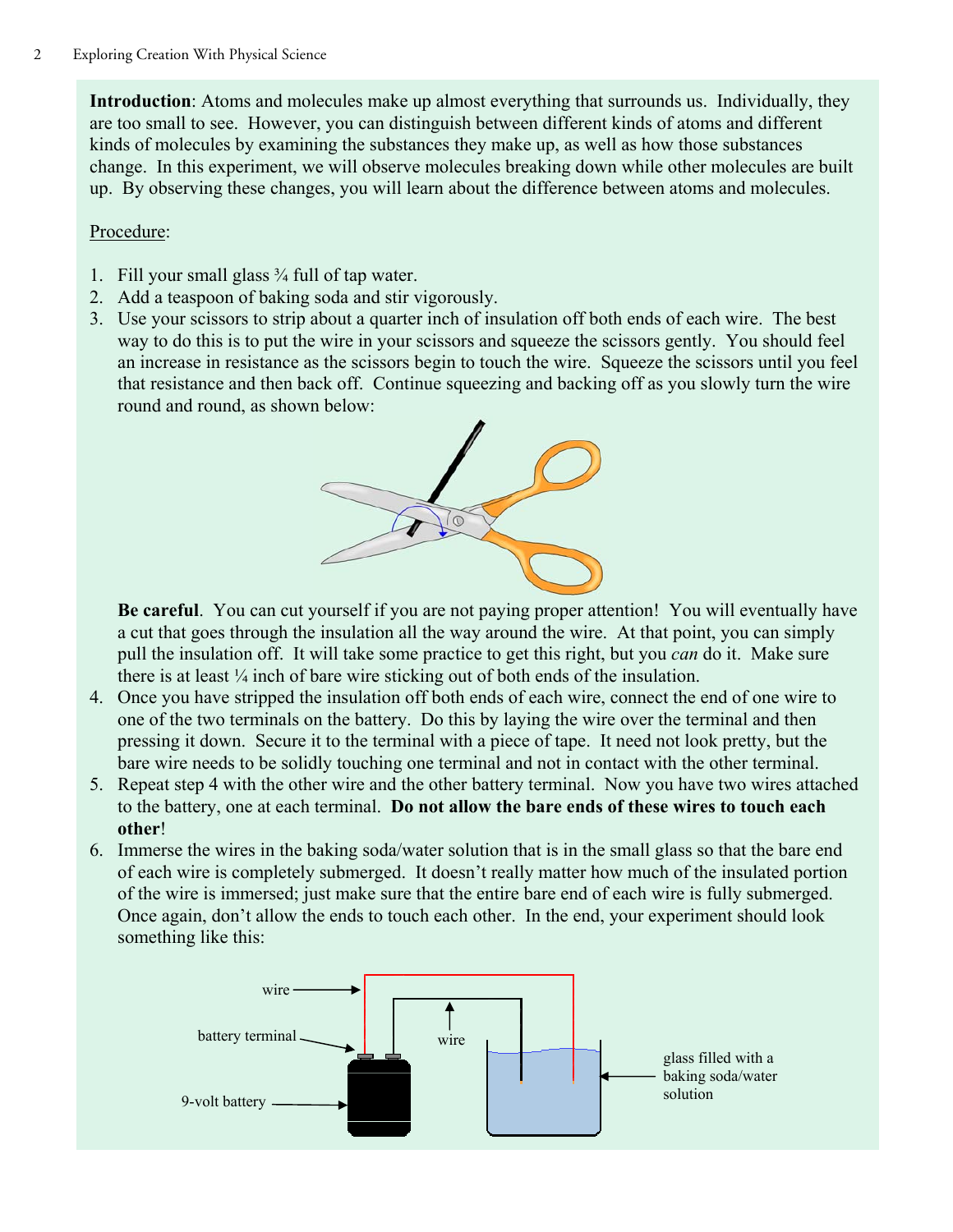- 7. Look at the bare ends of the wires as they are submerged in the baking soda/water solution. What do you see? Well, if you set everything up right, you should see bubbles coming from both ends. If you don't see bubbles, most likely you do not have good contact between the wires and the battery terminals. Try pressing the ends of the wire hard against the terminals to which they are taped. If you then see bubbles coming from the submerged ends of the wire, then you know that electrical contact is your problem. If not, then your battery might be dead. Try another one.
- 8. Once you get things working, spend some time observing what's going on. Notice that bubbles are forming on *both* wires. That's an important point that should be written in your laboratory notebook.
- 9. Allow the experiment to run for about 10 minutes. After that time, pull the wires out of the solution and look at the bare ends. What do you see? Well, one of the wires should not look very different from when you started. It might be darker than it was, but that should be it. What about the end of the other wire? It should now be a different color. What color is it? Write that color down in your notebook.
- 10. If you let the experiment run for 10 minutes, it's very possible that your solution became slightly colored. Write in your notebook whether or not that happened and what color, if any, the solution became.
- 11. Looking at the wire that changed color, trace it back to the battery and determine the terminal (positive or negative) to which it is attached. Write that in your laboratory notebook as well.
- 12. **Clean up:** Disconnect the wires from the battery, dump the solution down the sink, run tap water to flush it down the drain, and wash the glass thoroughly. Put everything away.

 Now, to understand what went on in the experiment, you need a little background information. Nearly everything you see around you is made up of tiny little units called **atoms**.

Atom – The smallest chemical unit of matter

Atoms are so small that you cannot see them. They are so small, in fact, that roughly 1,000,000,000,000,000,000 atoms are contained in the head of a pin. If we can't see them, how do we know they exist? Well, lots of experiments have been done that can only be explained if you *assume* that atoms exist; thus, there is a lot of *indirect* evidence that atoms exist. All this indirect evidence leads us to believe that atoms are, indeed, real.

 When you stripped the insulation off the ends of each wire, you saw the familiar red-orange color of copper wire. Well, it turns out that copper is a type of atom. Thus, the copper that you observed in the wire was really just a bunch of copper atoms lumped together. You couldn't see the *individual* atoms, but when billions and billions and billions of them are put together, you can see the substance they make. When you have billions of billions of billions of copper atoms, you get the flexible, electricity-conducting, red-orange metal called copper.

 We currently know that there are about 116 basic kinds of atoms in creation. This number increases as time goes on because every once in a while, scientists discover a new kind of atom. In a few years, then, the number of basic kinds of atoms in creation will probably be a little larger. That's why I say "about" 116 different kinds of atoms in creation.

 If that were the end of the story, creation would be pretty boring. After all, if everything that you see were made up of atoms, and if there are only about 116 different kinds of atoms in creation, there are only 116 different substances in creation, right? Of course not! Although God used atoms as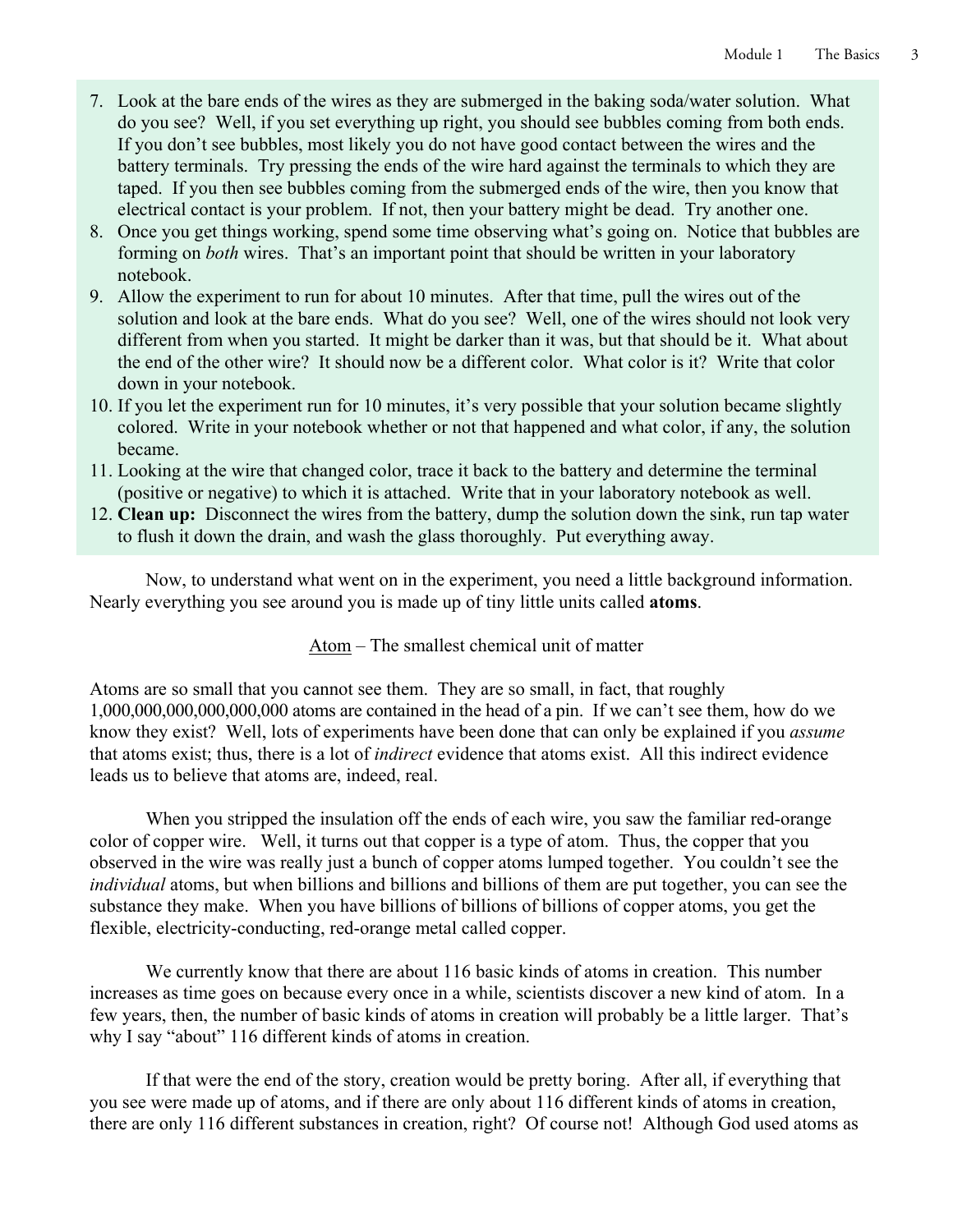building blocks in creation, He designed those atoms to link together to form larger building blocks called **molecules**.

Molecule – Two or more atoms linked together to make a substance with unique properties

It turns out that the water you used in your experiment is made up of molecules. Although molecules are bigger than atoms, you still cannot really see them. Thus, the water you see is made up of billions and billions and billions of water molecules, just like the copper wire is made up of billions and billions and billions of atoms of copper. A water molecule is formed when an oxygen atom links together with two hydrogen atoms. When these atoms link together in a very specific way, the result is a water molecule. The difference between atoms and molecules is illustrated below.



Now we are ready to really discuss the results of the experiment. When you filled the glass with water, you were filling it with billions and billions and billions of water molecules. When you placed the wires (which were connected to the battery) into the water, the electricity from the battery began flowing through the water. When this happened, the energy from the electricity flow actually broke some of the water molecules down into hydrogen and oxygen, which began bubbling out of the water, because hydrogen and oxygen are gases!

 This tells us something about molecules. Each water molecule is made up of two hydrogen atoms and an oxygen atom linked together. When these atoms link together in that way, an odorless, colorless, tasteless liquid we call water is formed. When electricity is used to break the water molecules down, hydrogen and oxygen are formed. Hydrogen is an explosive gas, while oxygen is the gas we breathe to stay alive. Think about that. Oxygen and hydrogen are each gases with particular properties. When the atoms that make them up link together so that two hydrogen atoms are linked to one oxygen atom, however, these individual properties are lost, and a new substance (water) with new properties (odorless, colorless, tasteless liquid) is formed.

 In one part of the experiment, then, you saw a molecule (water) breaking down into two gases made up of its two constituent atoms (hydrogen gas and oxygen gas). Well, when you pulled the wires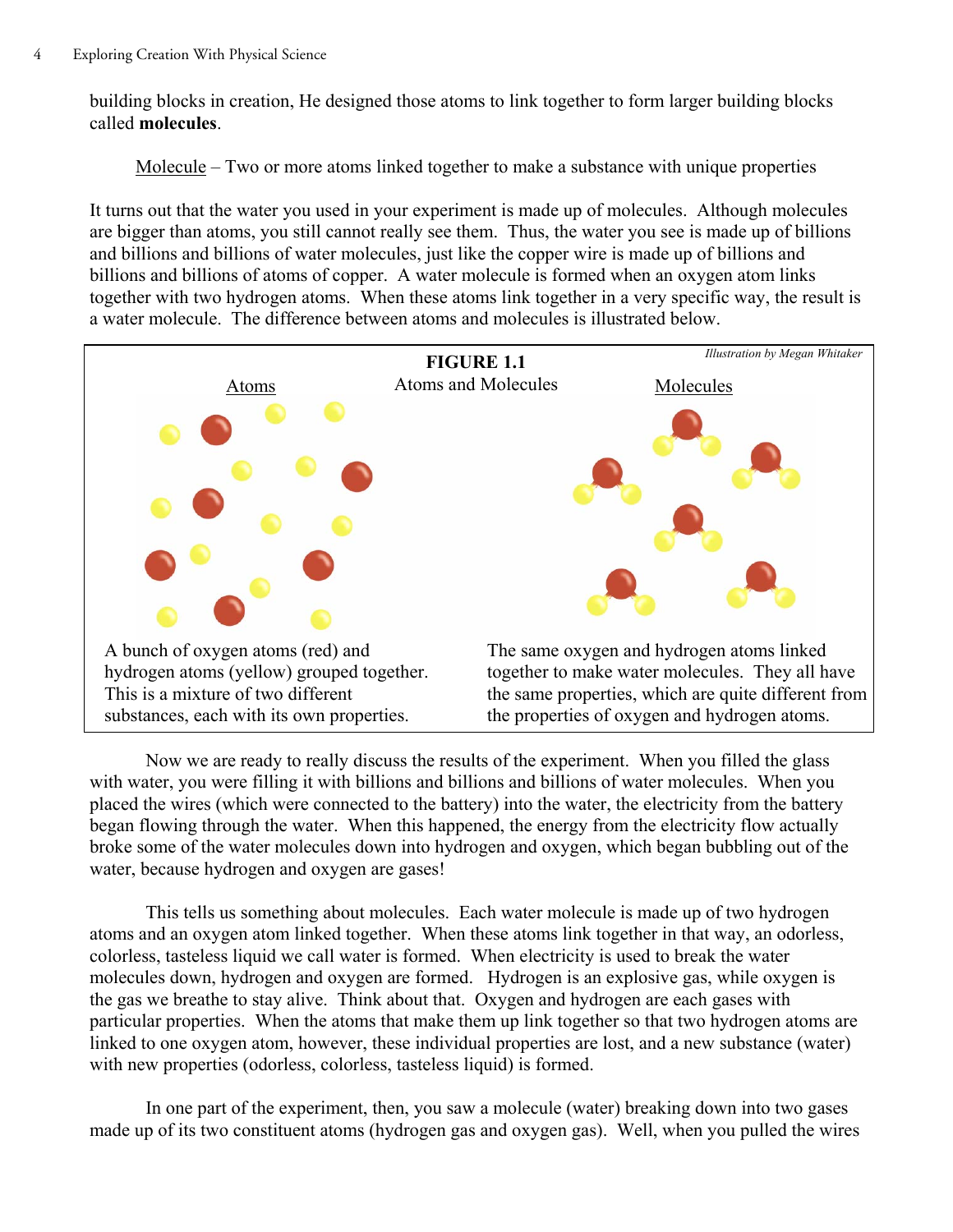out of the water after 10 minutes, you saw that the wire connected to the positive terminal of the battery had turned a bluish-green color. In this case, the copper atoms in the wire interacted with water molecules and baking soda molecules, aided by the energy contained in the electricity. The result was a bluish-green substance called copper hydroxycarbonate (hi drok' see car' buh nate). Copper hydroxycarbonate is formed when a copper atom links together with oxygen atoms, carbon atoms, and hydrogen atoms. In this experiment, the hydrogen and oxygen atoms came from both the water and the baking soda, the carbon atoms came from the baking soda alone, and the copper atoms came from the wire. In this case, then, you observed atoms (copper) linking up with other atoms (oxygen, carbon, and hydrogen) to make a molecule (copper hydroxycarbonate).

 Interestingly enough, copper hydroxycarbonate is the same substance that you see on many statues, such as the Statue of Liberty. You see, if a structure made of copper (like the Statue of Liberty) is exposed to weather, a process similar to the one you observed turns the copper atoms in the statue into copper hydroxycarbonate. As a result, the structure turns bluish-green, just like one of the copper wires did in your experiment.



The Statue of Liberty (left) turned bluish-green because hydrogen, oxygen, and carbon atoms from various substances in the air have combined with copper atoms to make copper hydroxycarbonate. This Civil War cannon (right) is made of bronze, which is a mixture of copper and tin. The copper in the mixture has also reacted to form copper hydroxycarbonate.

Chemical reactions like the ones you observed in your experiment are how we get all the incredible substances you see around you. Some substances (copper, aluminum, and some others) are made of billions and billions and billions of the same atom. These substances are often called **elements**. Other substances we see (water, salt, sugar, and many others) are made up of billions and billions and billions of molecules. They are often called **compounds**. Finally, many substances we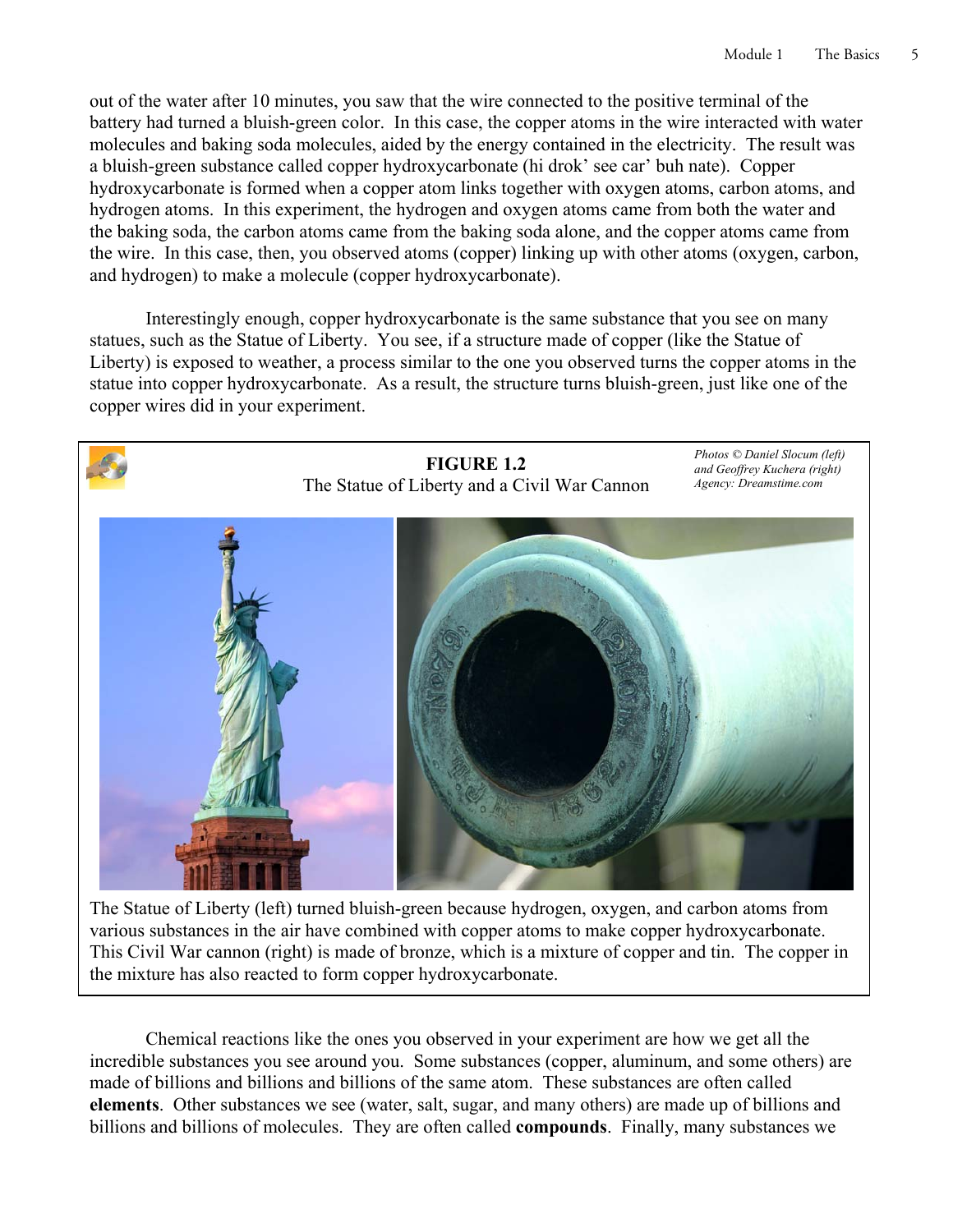*research division*

see (wood, cereal, plastics, and many others) are actually **mixtures** of several different substances, each of which is made up of either atoms or molecules.

 Okay, I am finally done discussing the experiment. Now that you know what the experiment shows, you can write a summary in your laboratory notebook. Write a brief description of what you did, followed by a discussion of what you learned. You will need to do each experiment in this way. Once you have done an experiment and written down any data and observations that come from the experiment, you need to read the discussion that relates to it. Once you have read the discussion, you can then write a summary explaining what you did and what you learned. This will help you get the most from your laboratory exercises.

 Now that I am done presenting the concept of atoms and molecules, you need to answer the following "On Your Own" problems in order to make sure you understand what you have read. These kinds of problems will show up periodically, and you should answer them as soon as you come to them in the reading.

# **ON YOUR OWN**

1.1 A molecule is broken down into its constituent atoms. Do these atoms have the same properties as the molecule?

1.2 When salt is dissolved in water, it actually breaks down into two different substances. Is salt composed of atoms or molecules?

 Before you go on to the next section, I want to dispel a myth you might have heard. In many simplified science courses, students are told that scientists have actually seen atoms by using an instrument called a "scanning tunneling electron microscope." Indeed, students are shown figures such as the one below and are told that the conical shapes you see in the picture are atoms.

# **FIGURE 1.3**

A Scanning Tunneling Electron Microscope Image of the Surface of a Nickel Foil

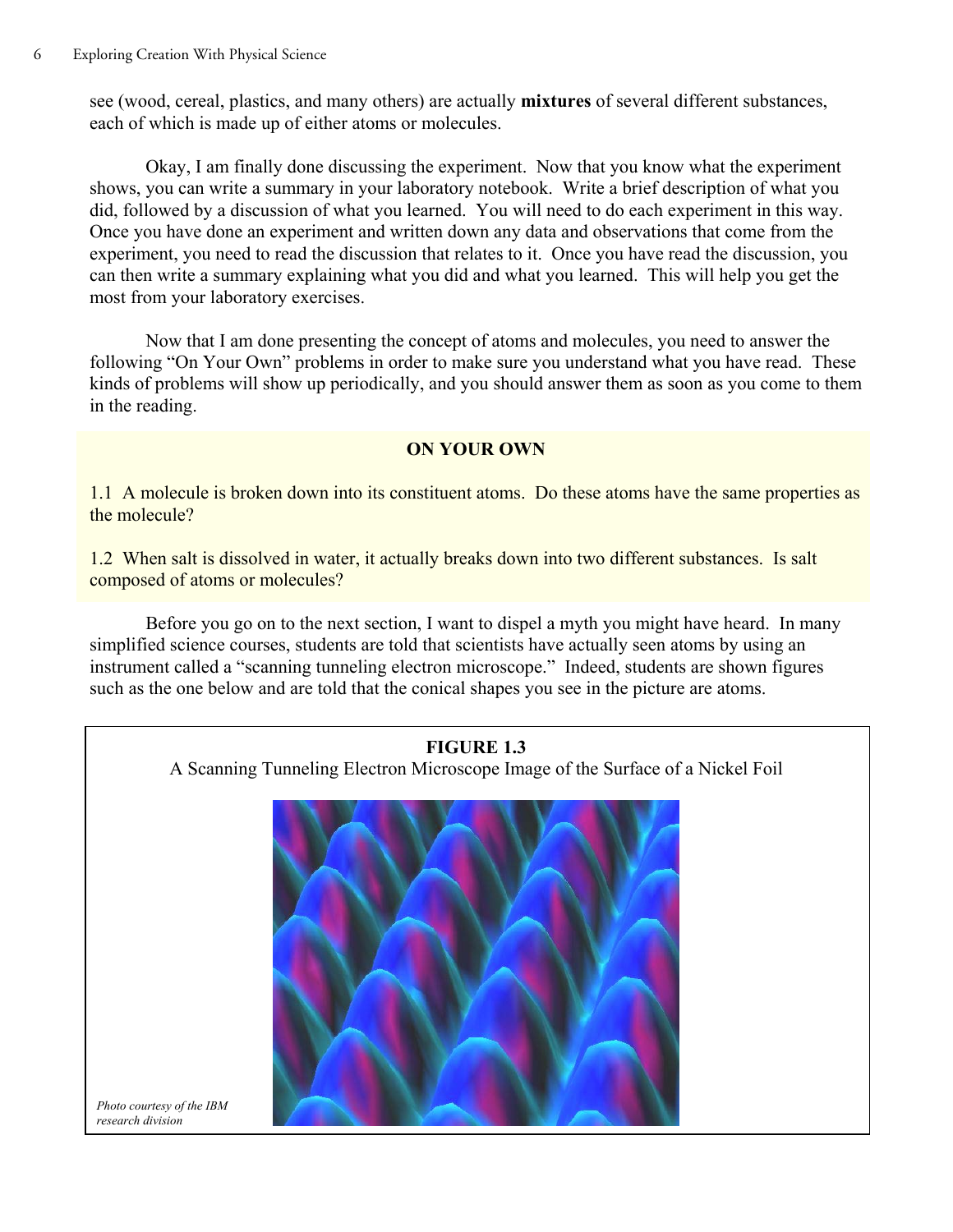Is this what nickel atoms really look like? Are you really seeing a picture of atoms here? Well, although it looks good, it is not really a picture of atoms. You see, a scanning tunneling electron microscope does not allow you to *see* things the way a regular microscope does. Instead, it passes a charged probe across the surface of an object and measures slight changes in electricity flowing through the probe. It then sends that data to a computer, which uses a complicated set of mathematical equations from a theory called "quantum mechanics" to calculate what the surface of the object should look like. The computer then graphs the results of that calculation, adding colors to enhance the quality of the image. That's what is pictured in Figure 1.3.

 So, what you are really seeing in Figure 1.3 is the result of a *calculation* that comes from a *theory* about how electricity flows under certain circumstances. Thus, *if* the theory is correct, and *if*  the computer calculation is correct, *then* you are seeing *a representation* of atoms on the surface of the metal examined with the scanning tunneling electron microscope. Those are two big "ifs," however. Now I personally think that both the theory and the calculations are correct, so I think that what you see in Figure 1.3 (excluding the color, which has been artificially added) is probably a good representation of the surface of nickel foil. Never be fooled by someone who tells you that we have seen atoms, however. We have not. We have only seen the results of computer calculations that, if correct, simply give us a representation of atoms.

#### Measurement and Units

 Let's suppose I'm making curtains for a friend's windows. I ask the person to measure his windows and give me their dimensions so I can make the curtains the right size. My friend tells me that his windows are 50 x 60, so that's how big I make the curtains. When I go over to his house, it turns out that my curtains are more than twice as big as his windows! My friend tells me that he's certain he measured the windows right, and I tell my friend that I'm certain I measured the curtains right. How can this be? The answer is quite simple. My friend measured the windows with a metric ruler. His measurements were in *centimeters*. I, on the other hand, used a yardstick and measured my curtains in *inches*. Our problem was not caused by one of us measuring incorrectly. Instead, our problem was the result of measuring with different **units.**

 When we are making measurements, the units we use are just as important as the numbers that we get. If my friend had told me that his windows were 50 centimeters by 60 centimeters, there would have been no problem. I would have known exactly how big to make the curtains. Since he failed to do this, the numbers that he gave me (50 x 60) were essentially useless. Please note that a failure to indicate the units involved in measurements can lead to serious problems. For example, on July 23, 1983, the pilot of an Air Canada Boeing 767 passenger airplane had to make an emergency landing because his plane *ran out of fuel*. In the investigation that followed, it was determined that the fuel gauges on the aircraft were not functional, so the ground crew measured the fuel level manually. However, the fuel gauges were metric, so those were the units with which the pilot worked. The ground crew, however, ended up using English units to report the amount of fuel. The number they reported was the correct *number*, but since the units were wrong, the airplane ran out of fuel. Thankfully, the pilot was skilled and was able to make the emergency landing with no casualties.

In the end, then, scientists never simply report numbers; they always include units with those numbers so that everyone knows exactly what those numbers mean. That will be the rule in this course. If you answer a question or a problem and do not list units with the numbers, your answer will be considered incorrect. In science, numbers mean nothing unless there are units attached to them.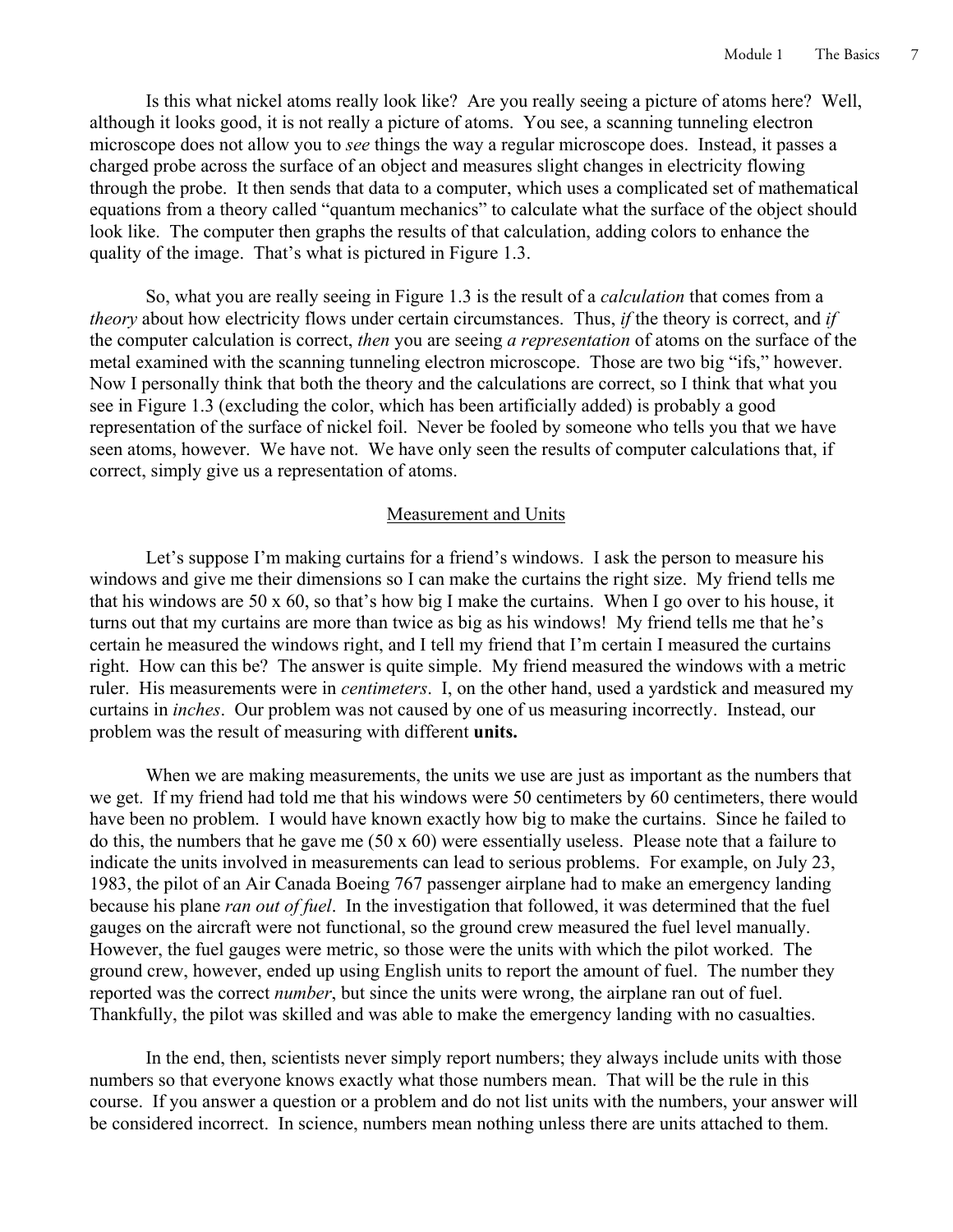

 Since scientists use units in all their measurements, it is convenient to define a standard set of units that will be used by everyone. This system of standard units is called the **metric system**.

## The Metric System

 There are many different things we need to measure when studying creation. First, we must determine how much matter exists in the object we want to study. We know that there is a lot more matter in a car than there is in a feather, since a car weighs significantly more than a feather. In order to study an object precisely, however, we need to know *exactly* how much matter is in the object. To accomplish this, we measure the object's **mass.** In the metric system, the unit for mass is the **gram**. If an object has a mass of 10 grams, we know that it has 10 times the matter that is in an object with a mass of 1 gram. To give you an idea of the size of a gram, the average mass of a Unites States dollar bill is about 1 gram. Based on this little fact, we can say that a gram is a rather small unit. Most of the things that we will measure will have masses of 10 to 10,000 grams. For example, when full, a twelveounce can of soda pop has a mass of about 400 grams.

 Now that we know the metric unit for mass, we need to know a little bit more about the concept itself. Many people think that mass and weight are the same thing. This misconception arises because the more an object weighs, the more mass it has. Thus, people tend to think that mass and weight are equivalent. That's not true. Mass and weight are two different things. Mass measures how much matter exists in an object. Weight, on the other hand, measures how hard a planet's gravity pulls on that object.

 For example, if I were to get on my bathroom scale and weigh myself, I would find that I weigh 205 pounds. However, if I were to take that scale to the top of Mount Everest and weigh myself, I would find that I only weighed 204 pounds there. Does that mean I'm thinner on top of Mount Everest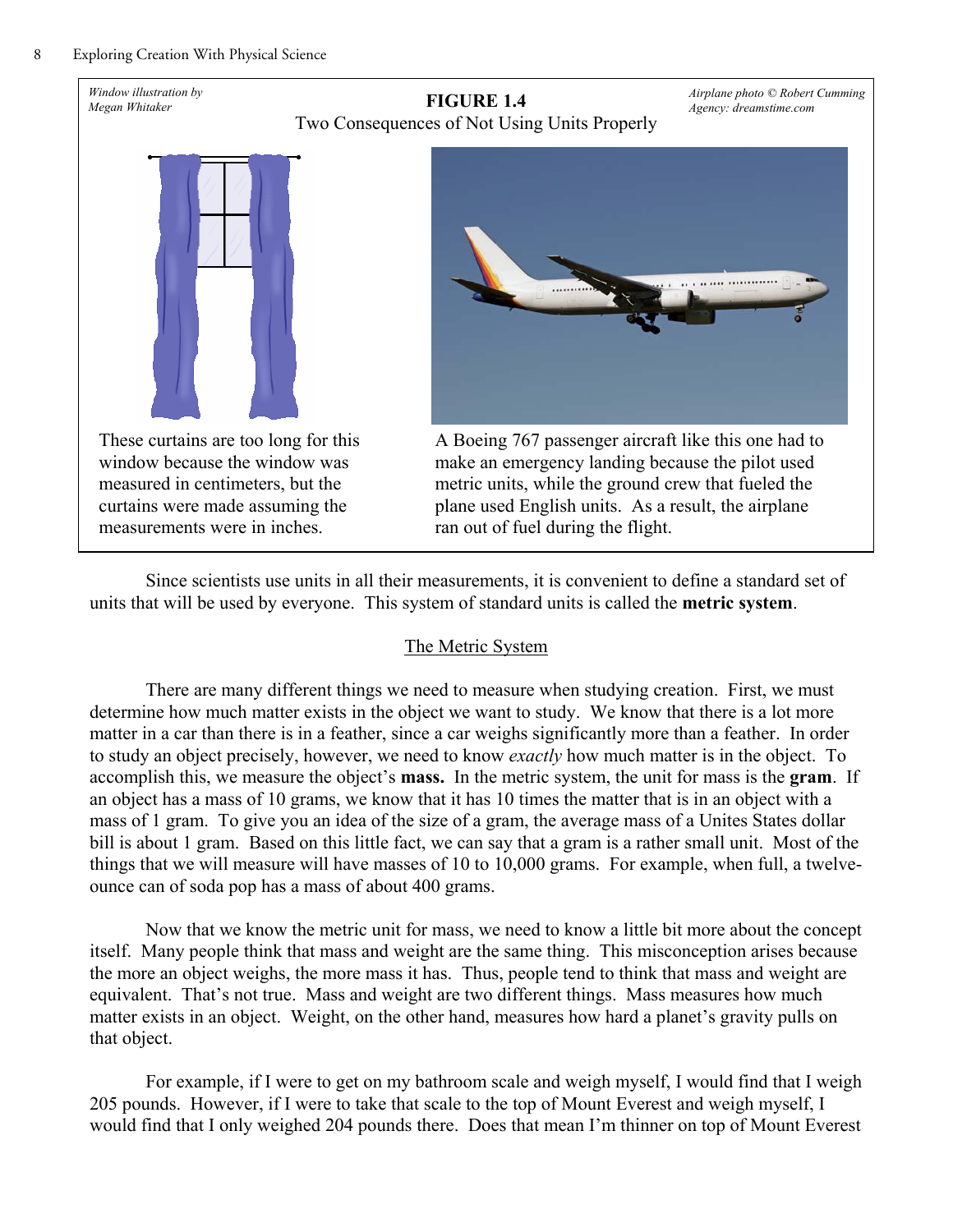than I am at home? Of course not. It means that on the top of Mount Everest, earth's gravity is not as strong as it is in my house. If I were to weigh myself on the moon, I would find that I only weighed 34 pounds. That's because the moon's gravity is weak. As a result, the moon cannot pull on me nearly as hard as the earth can.

 On the other hand, if I were to measure my mass at home, I would find it to be 93,000 grams. If I were to measure my mass at the top of Mount Everest, it would still be 93,000 grams. Even on the moon, my mass would be 93,000 grams. That's the difference between mass and weight. Since weight is a measure of how hard gravity pulls, an object weighs different amounts depending on where that object is. Mass, on the other hand, is a measure of how much matter is in an object and does not depend on where that object is.

 Unfortunately, there are many other unit systems in use today besides the metric system. In fact, the metric system is probably not the system with which you are most familiar. You are probably most familiar with the English system. The unit of pounds comes from the English system. Now, as I stated before, pounds are not a measure of mass; they are a measure of weight. The metric unit for weight is called the **Newton**. The English unit for mass is (believe it or not) called the **slug**. Although we will not use the slug often, it is important to understand what it means.

 There is more to measure than just mass, however. We might also want to measure how big an object is. For this, we must use the metric system's unit for distance, which is the **meter**. If you stretch out your left arm as far as it will go, the distance from your right shoulder to the tip of the fingers on your left hand is about 1 meter. The English unit for distance is the **foot**. What about inches, yards, and miles? We'll talk about those a little later.

We also need to be able to measure how much space an object occupies. This measurement is commonly called "volume" and is measured in the metric system with the unit of **liter**. The main unit for measuring volume in the English system is the gallon. To give you an idea of the size of a liter, it takes just under 4 liters to make a gallon.

 Finally, we have to be able to measure the passage of time. When studying creation, we will see that its contents have the ability to change. The shape, size, and chemical properties of certain substances change over time, so it is important to be able to measure time so that we can determine how quickly the changes take place. In both the English and metric systems, time is measured in **seconds.** Once again, we'll talk about minutes, hours, and days a little later.

 Since it is very important for you to be able to recognize which units correspond to which measurements, Table 1.1 summarizes what you have just read. The letters in parentheses are the commonly used abbreviations for the units listed.

| <b>Physical Quantity</b> | <b>Base Metric Unit</b> | <b>Base English Unit</b> |
|--------------------------|-------------------------|--------------------------|
| <b>Mass</b>              | gram(g)                 |                          |
| <b>Distance</b>          | meter (m)               | slug (sl)<br>foot (ft)   |
| Volume                   | liter $(L)$             | gallon (gal)             |
| <b>Time</b>              | second $(s)$            | second $(s)$             |

## **TABLE 1.1 Physical Quantities and Their Base Units**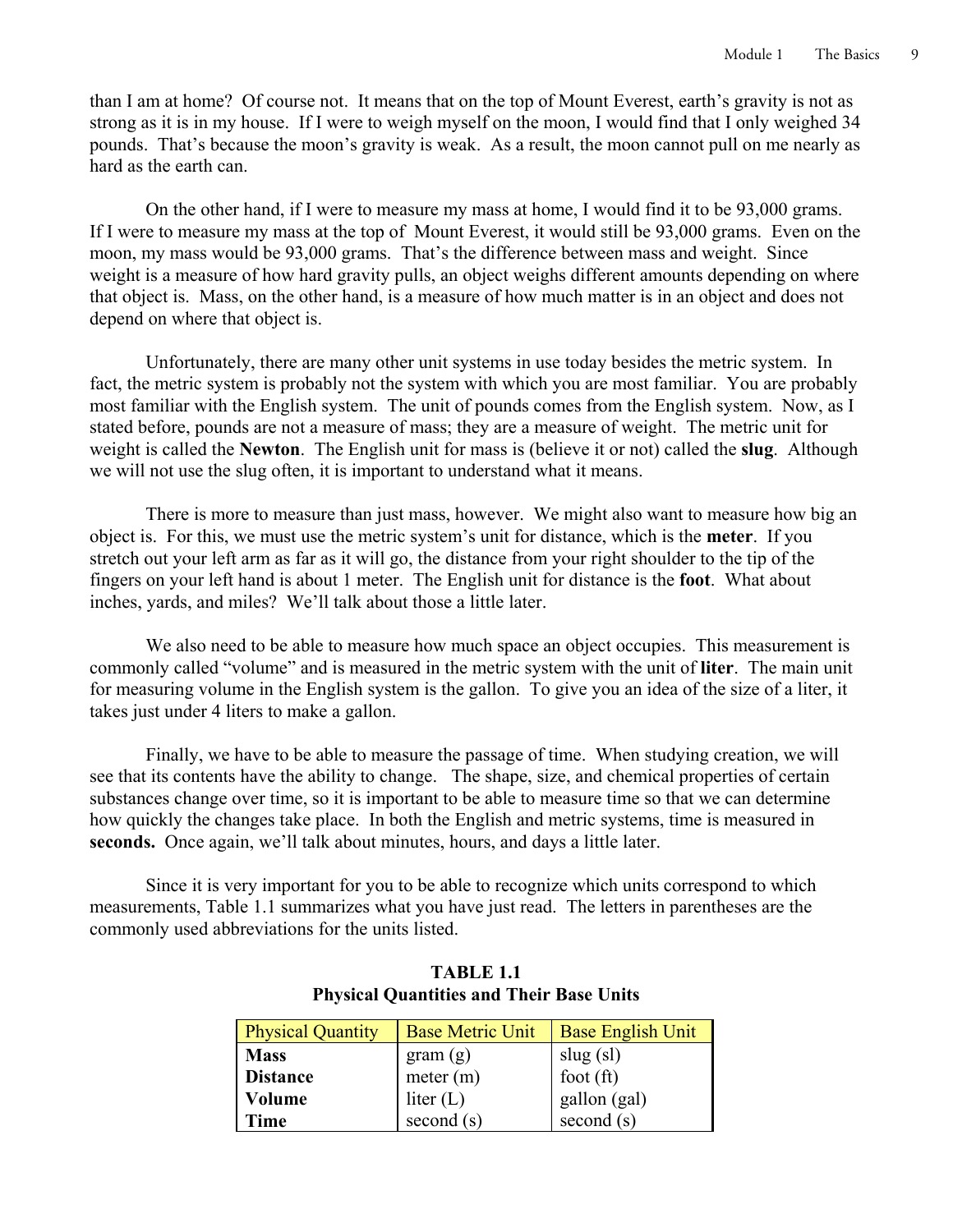#### Manipulating Units

 Now, let's suppose I asked you to measure the width of your home's kitchen using the English system. What unit would you use? Most likely you would express your measurement in feet. However, suppose instead I asked you to measure the length of a pencil. Would you still use the foot as your measurement unit? Probably not. Since you know the English system already, you would probably recognize that inches are also a unit for distance, and since a pencil is relatively small, you would use inches instead of feet. In the same way, if you were asked to measure the distance between two cities, you would probably express your measurement in terms of miles, not feet. This is why I used the term "Base English Unit" in Table 1.1. Even though the English system's normal unit for distance is the foot, there are alternative units for length if you are trying to measure very short or very long distances. The same holds true for all English units. Volume, for example, can be measured in cups, pints, quarts, or gallons.

 This concept exists in the metric system as well. There are alternative units for measuring small things as well as alternative units for measuring big things. These alternative units are called "prefix units," and, as you will soon see, prefix units are much easier to use and understand than the alternative English units. The reason prefix units are easy to use and understand is that they always have the same relationship to the base unit, regardless of what physical quantity you are interested in measuring. You will see how this works in a minute.

 In order to use a prefix unit in the metric system, you simply add a prefix to the base unit. For example, in the metric system, the prefix "centi" means one hundredth, or 0.01. So, if I wanted to measure the length of a pencil in the metric system, I would probably express my measurement with the centimeter unit. Since a centimeter is one hundredth of a meter, it can be used to measure relatively small things. On the other hand, the prefix "kilo" means 1,000. If I want to measure the distance between two cities, then, I would probably use the kilometer. Since each kilometer is 1,000 times longer than a meter, it can be used to measure long things.

 Now, the beauty of the metric system is that these prefixes mean the same thing *regardless of the physical quantity you want to measure!* So if I were measuring something with a very large mass (such as a car), I would probably use the kilogram unit. One kilogram is the same as 1,000 grams. In the same way, if I were measuring something that had a large volume, I might use the kiloliter, which would be 1,000 liters.

 Compare this incredibly logical system of units to the chaotic English system. If you want to measure something short, you use the inch unit, which is equal to one twelfth of a foot. On the other hand, if you want to measure something with small volume, you might use the quart unit, which is equal to one fourth of a gallon. In the English system, every alternative unit has a different relationship to the base unit, and you must remember all those crazy numbers. You have to remember that there are 12 inches in a foot, 3 feet in a yard, and 5,280 feet in a mile, while at the same time remembering that for volume there are 8 ounces in a cup, 2 cups in a pint, 2 pints in a quart, and 4 quarts in a gallon.

In the metric system, all you have to remember is what the prefix means. Since the "centi" prefix means one hundredth, you know that 1 centimeter is one hundredth of a meter, 1 centiliter is one hundredth of a liter, and 1 centigram is one hundredth of a gram. Since the "kilo" prefix means 1,000,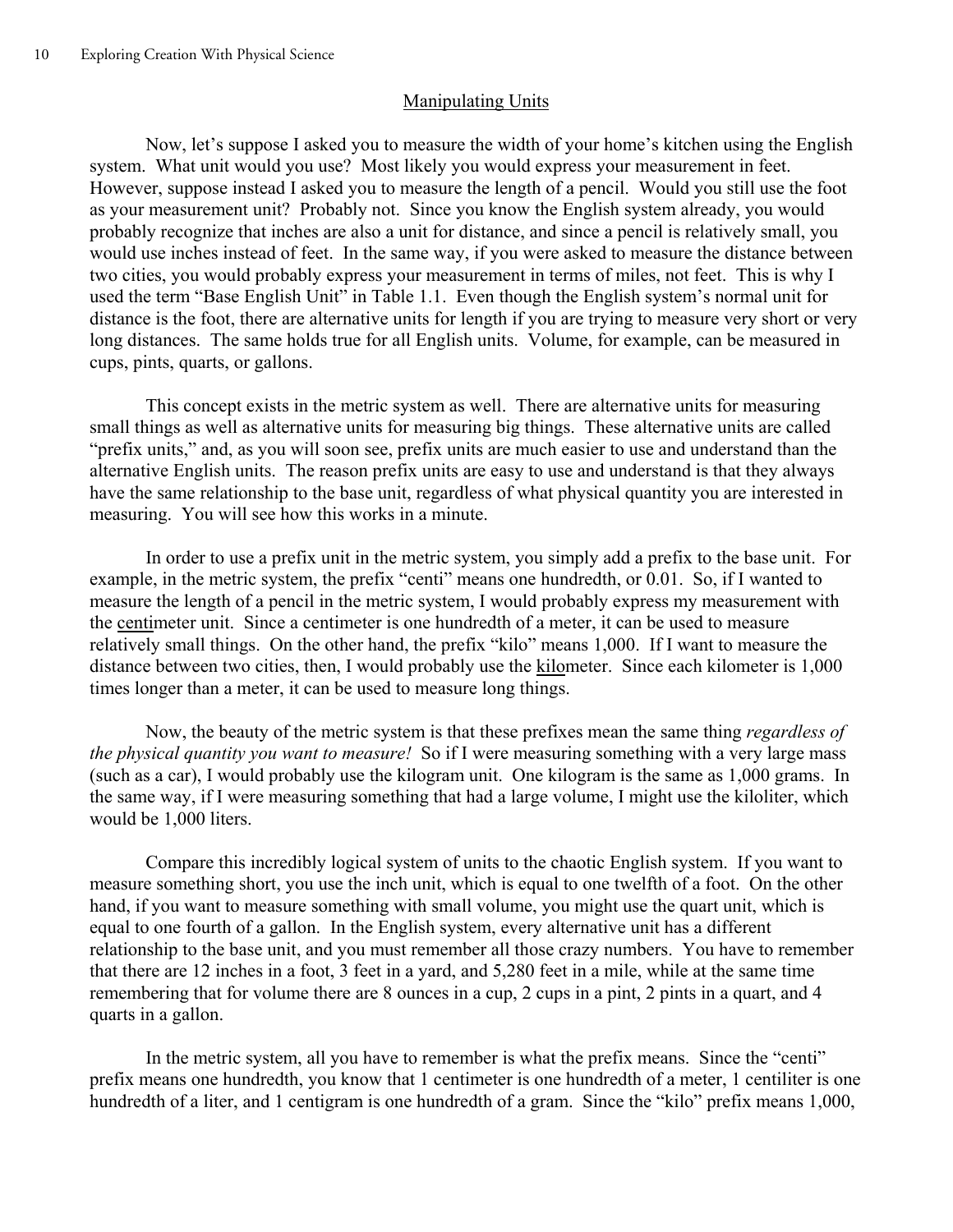you know that there are 1,000 meters in a kilometer, 1,000 grams in a kilogram, and 1,000 liters in a kiloliter. Doesn't that make a lot more sense than the English system?

 Another advantage to the metric system is that there are many, many more prefix units than there are alternative units in the English system. Table 1.2 summarizes the most commonly used prefixes and their numerical meanings. The prefixes in boldface type are the ones we will use over and over again. You will be expected to have those three prefixes and their meanings memorized. Once again, the commonly used abbreviations for these prefixes are listed in parentheses.

| <b>TABLE 1.2</b><br><b>Common Prefixes Used in the Metric System</b> |                          |  |
|----------------------------------------------------------------------|--------------------------|--|
| <b>PREFIX</b>                                                        | <b>NUMERICAL MEANING</b> |  |
| micro $(\mu)$                                                        | 0.000001                 |  |
| milli (m)                                                            | 0.001                    |  |
| centi (c)                                                            | 0.01                     |  |
| deci(d)                                                              | 0.1                      |  |
| deca(D)                                                              | 10                       |  |
| hecta $(H)$                                                          | 100                      |  |
| kilo (k)                                                             | 1,000                    |  |
| Mega (M)                                                             | 1,000,000                |  |

 Remember that each of these prefixes, when added to a base unit, makes an alternative unit for measurement. So, if you wanted to measure the length of something small, the only unit you could use in the English system would be the inch. However, if you used the metric system, you would have all sorts of options for which unit to use. If you wanted to measure the length of someone's foot, you could use the decimeter. Since the decimeter is one tenth of a meter, it measures things that are only slightly smaller than a meter. On the other hand, if you wanted to measure the length of a sewing needle, you could use the centimeter, because a sewing needle is significantly smaller than a meter. If you wanted to measure the length of an insect's antenna, you might use the millimeter, since it is one thousandth of a meter, which is a *really* small unit.

 So you see that the metric system is more logical and versatile than the English system. That is, in part, why scientists use it as their main system of units. The other reason that scientists use the metric system is that most countries in the world use it. With the exception of the United States, almost every other country in the world uses the metric system as its standard system of units. Since scientists in the United States frequently work with scientists from other countries around the world, it is necessary that American scientists use and understand the metric system.

## Converting Between Units

 Now that you understand what prefix units are and how they are used in the metric system, you must become familiar with converting between units within the metric system. In other words, if you measure the length of an object in centimeters, you should also be able to convert your answer to any other distance unit. For example, if I measure the length of a pencil in centimeters, I should be able to convert that length to millimeters, decimeters, meters, etc. Accomplishing this task is relatively simple as long as you remember a trick you can use when multiplying fractions. Suppose I asked you to complete the following problem: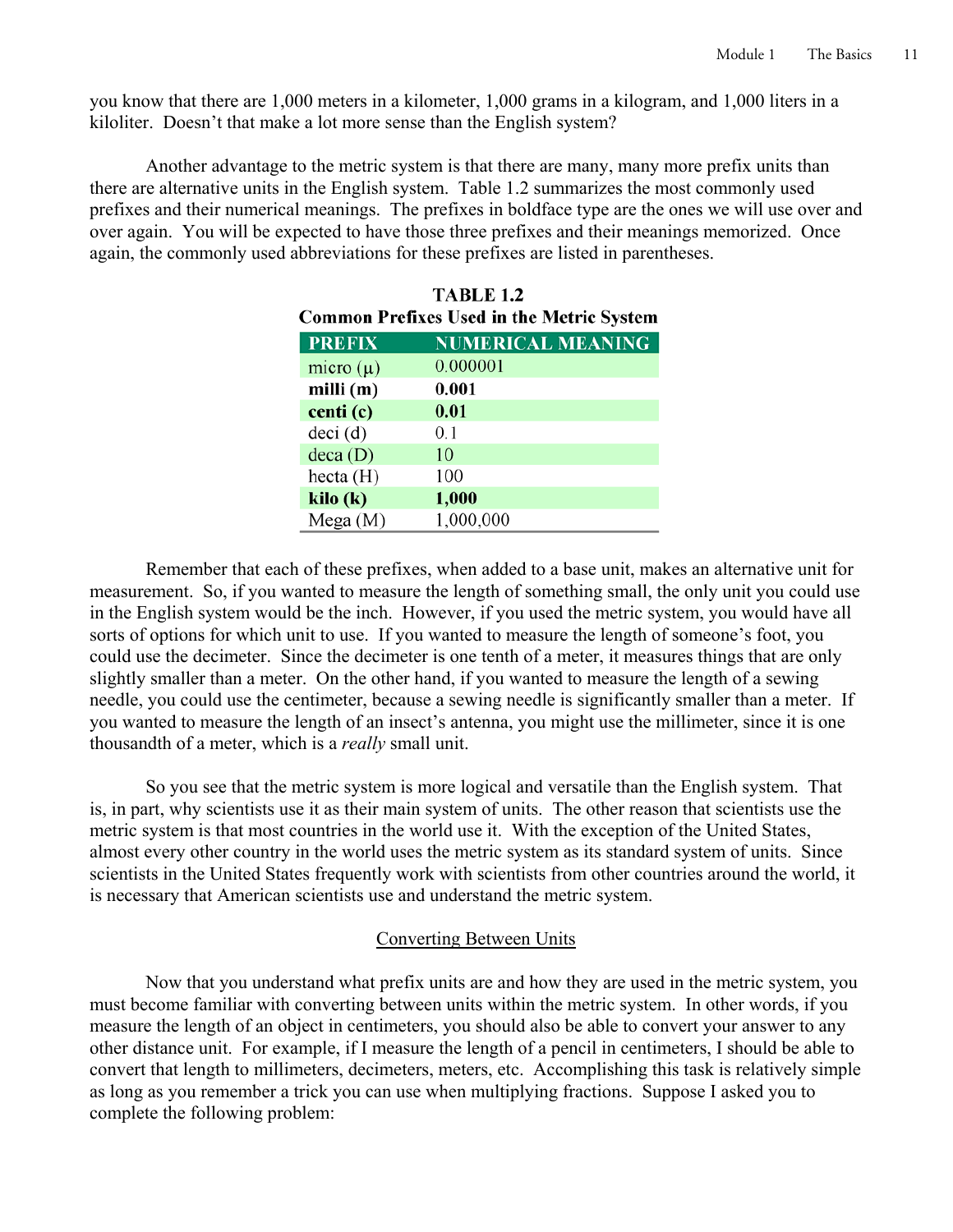$$
\frac{7}{64} \times \frac{64}{13} =
$$

There are two ways to figure out the answer. The first way would be to multiply the numerators and the denominators together and, once you had accomplished that, simplify the fraction. If you did it that way, it would look something like this:

$$
\frac{7}{64} \times \frac{64}{13} = \frac{448}{832} = \frac{7}{13}
$$

You could get the answer much more quickly, however, if you remember that when multiplying fractions, common factors in the numerator and the denominator cancel each other out. Thus, the 64 in the numerator cancels with the 64 in the denominator, and the only factors left are the 7 in the numerator and the 13 in the denominator. In this way, you reach the final answer in one less step:

$$
\frac{7}{64} \times \frac{64}{13} = \frac{7}{13}
$$

 We will use the same idea in converting between units. Suppose I measure the length of a pencil to be 15.1 centimeters, but the person who wants to know the length of the pencil would like me to tell him the answer in meters. How would I convert between centimeters and meters? First, I would need to know the relationship between centimeters and meters. According to Table 1.2, "centi" means 0.01. So, 1 centimeter is the same thing as 0.01 meter. In mathematical form, we would say:

#### 1 centimeter  $= 0.01$  meter

 Now that we know how centimeters and meters relate to one another, we can convert from one to another. First, we write down the measurement we know:

#### 15.1 centimeters

We then realize that any number can be expressed as a fraction by putting it over the number 1. So we can rewrite our measurement as:

## 151 . centimeters 1

Now we can take that measurement and convert it into meters by multiplying it with the relationship we determined above. We have to do it the right way, however, so that the units work out properly. Here's how we do it:

$$
\frac{15.1 \text{ centimeters}}{1} \times \frac{0.01 \text{ meters}}{1 \text{ centimeters}} = 0.151 \text{ meters}
$$

 This tells us that 15.1 centimeters is the same as 0.151 meters. There are two reasons this conversion method, called the **factor-label method**, works. First, since 0.01 meters is the same as 1 centimeter, multiplying our measurement by 0.01 meters over 1 centimeter is the same as multiplying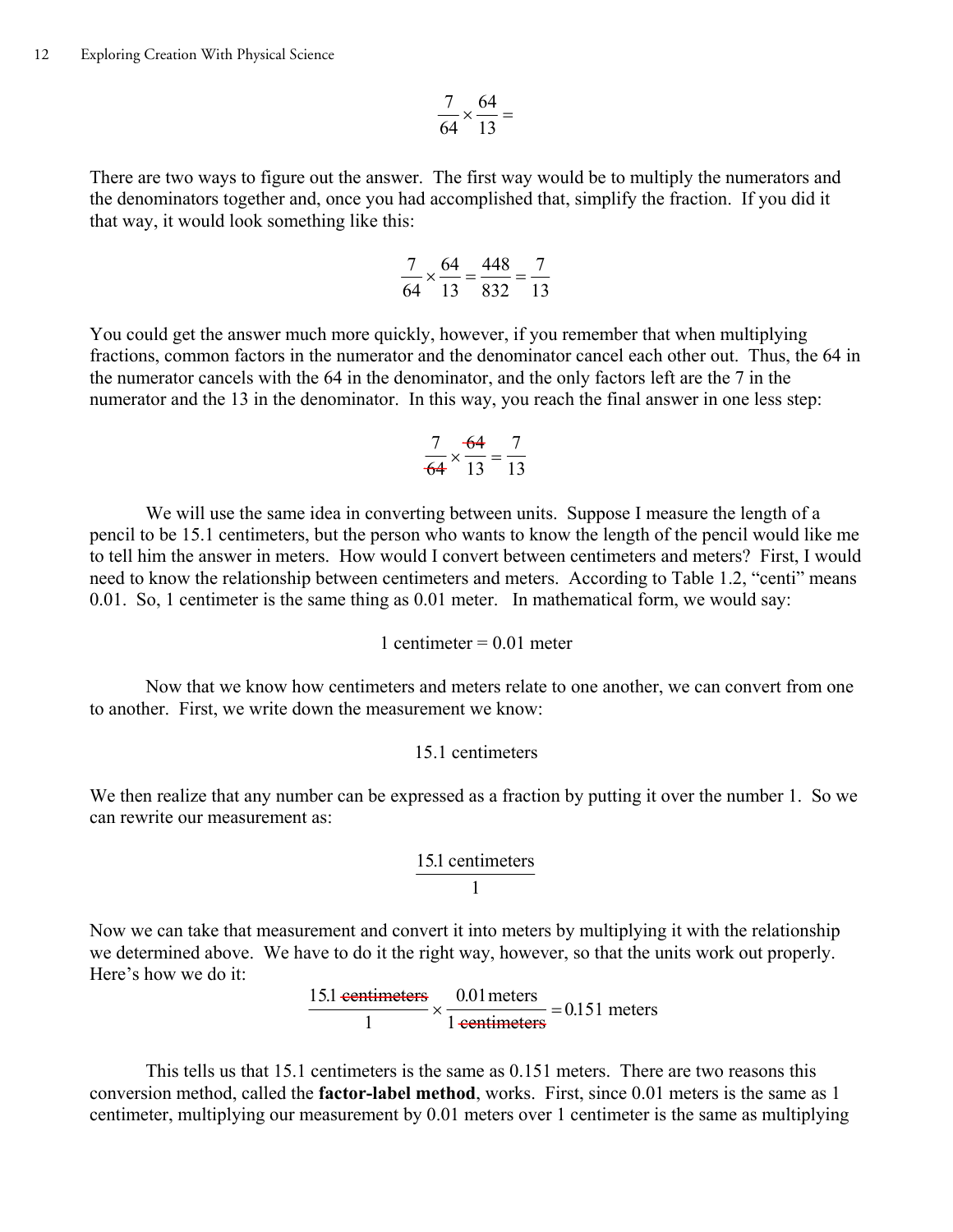by 1. Since nothing changes when we multiply by 1, we haven't altered the value of our measurement at all. Second, by putting the 1 centimeter in the denominator of the second fraction, we allow the centimeters unit to cancel (just like the 64 canceled in the previous example). Once the centimeters unit has canceled, the only thing left is meters, so we know that our measurement is now in meters.

 This is how we will do all our unit conversions. We will first find the relationship between the unit we have and the unit to which we want to convert. Then we will write the measurement we know in fraction form by putting it over 1. Next, we will use the relationship we found to make a fraction that, when multiplied by our measurement in fraction form, cancels out the unit we have and replaces it with the unit we want to have. You will see many examples of this method, so don't worry if you are a little confused right now.

 It may seem odd to you that words can be treated exactly the same as numbers. Measurement units, however, have just that property. Whenever a measurement is used in any mathematical equation, the units for that measurement must be included in the equation. Those units are then treated the same way numbers are treated.

 We will be using the factor-label method for many other types of problems as well, so it is very, very important for you to become an expert at using it. Thus, even if you can do these kinds of unit conversions in your head, *don't do them that way*. Instead, do them using the factor-label method so that you learn it. Also, since we will be using it so often, we should start abbreviating things so that they will be easier to write down. We will use the abbreviations for the base units listed in Table 1.1 along with the prefix abbreviations listed in Table 1.2. Thus, kilograms will be abbreviated "kg," while milliliters will be abbreviated "mL."

 Since the factor-label method is so important in our studies of physical science, let's see how it works in another example:

# **EXAMPLE 1.1**

## **A student measures the mass of a rock to be 14,351 grams. What is the rock's mass in kilograms?**

 First, we use the definition of "kilo" to determine the relationship between grams and kilograms:

$$
1 \text{ kg} = 1,000 \text{ g}
$$

Notice what we had to do. We put a "1" in front of the unit with the prefix (kg), and then for the base unit (g) we put in the definition of the prefix ("kilo" means 1,000). This is the way you should always write down these relationships. The "1" goes with the prefix unit, and then the base unit gets the number that corresponds to the definition of the prefix. Now that we have the proper relationship, we put our measurement in fraction form:

> 14 351 1  $,351g$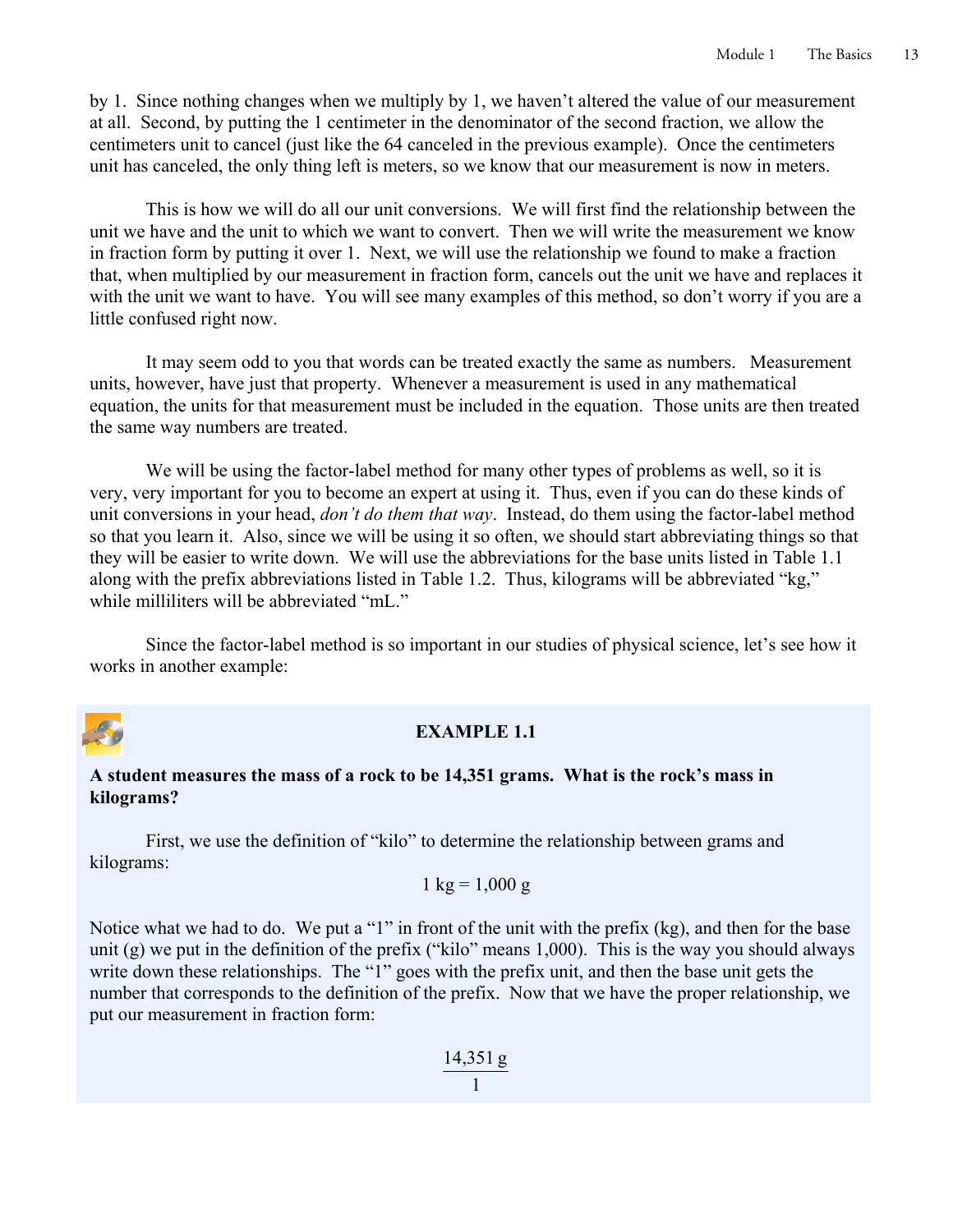Then we multiply our measurement by a fraction that contains the relationship we just determined, making sure to put the 1,000 g in the denominator so that the unit of grams cancels out:

$$
\frac{14,351 \text{ g}}{1} \times \frac{1 \text{ kg}}{1,000 \text{ g}} = 14.351 \text{ kg}
$$

Thus, 14,351 grams is the same as 14.351 kilograms.

#### **ON YOUR OWN**

1.3 A student measures the mass of a book as 12,321 g. What is the book's mass in kg?

1.4 If a glass contains 0.121 L of milk, what is the volume of milk in mL?

1.5 In the National Basketball Association (NBA), the distance from the three-point line to the basket is 723.9 cm at the top of the arc. What is this distance in meters?

#### Converting Between Systems

 As you may have guessed, the factor-label method can also be used to convert *between* systems of units as well as within systems of units. Thus, if a measurement is done in the English system, the factor-label method can be used to convert that measurement to the metric system, or vice versa. In order to be able to do this, however, you must learn the relationships between metric and English units. Although these relationships, summarized in Table 1.3, are important, we will not use them very often, so you needn't memorize them. If you need them on a test, they will be given to you.

#### **TABLE 1.3 Relationships Between English and Metric Units**

| Measurement     | <b>English/Metric Relationship</b> |
|-----------------|------------------------------------|
| <b>Distance</b> | $1$ inch = 2.54 cm                 |
| <b>Mass</b>     | 1 slug = $14.59$ kg                |
| <b>Volume</b>   | 1 gallon = $3.78$ L                |

We can use this information in the factor-label method the same way we used the information in Table 1.2.



## **EXAMPLE 1.2**

#### **The length of a tabletop is measured to be 37.8 inches. How many cm is that?**

To solve this problem, we first put the measurement in its fraction form:

37 8  $.8$  in

1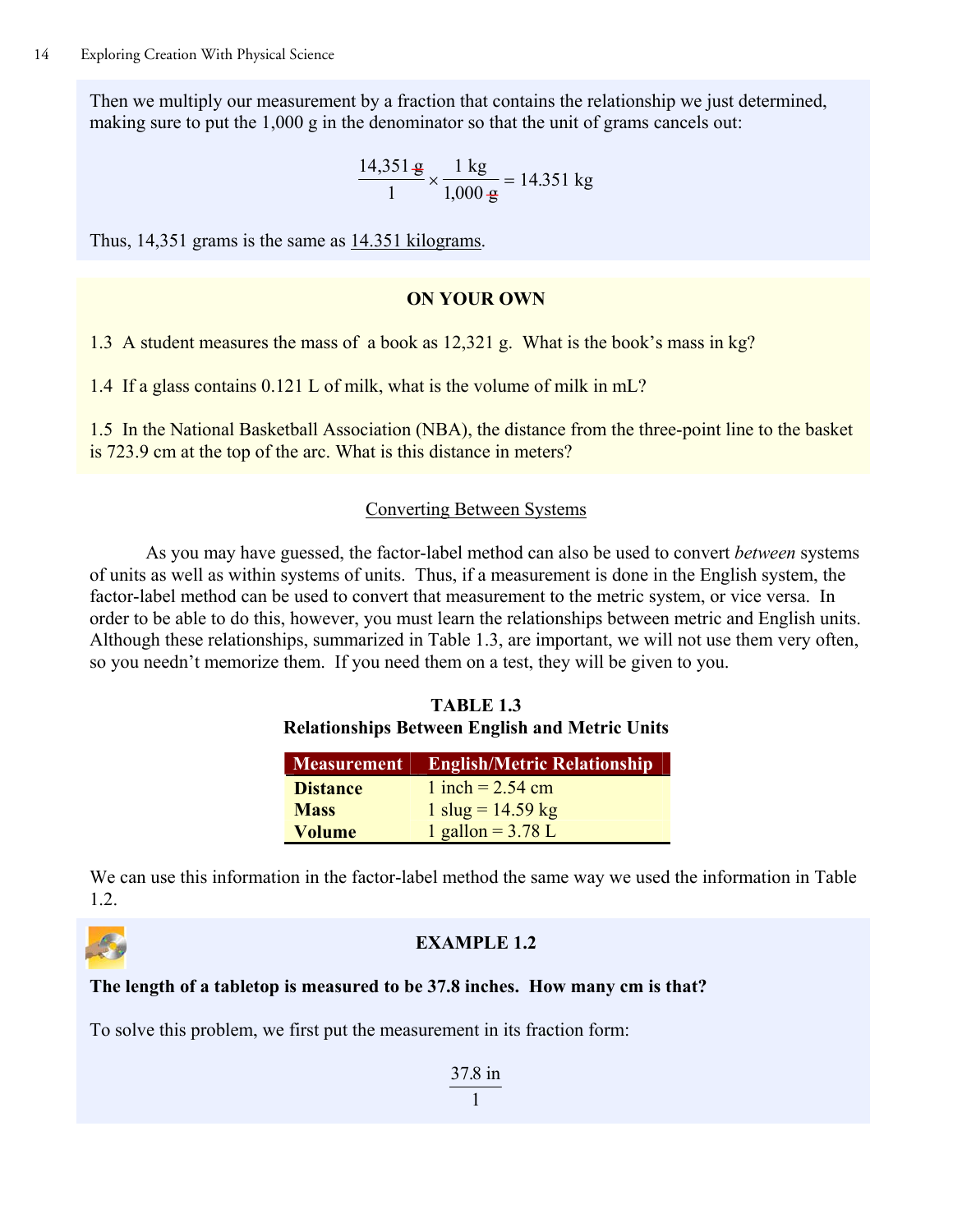We then multiply this fraction by the conversion relationship given in Table 1.3 so that the inches unit cancels:

$$
\frac{37.8 \text{ in}}{1} \times \frac{2.54 \text{ cm}}{1 \text{ in}} = 96.012 \text{ cm}
$$

So, a measurement of 37.8 inches is equivalent to 96.012 cm.

 Give yourself a little more practice with the factor-label method by solving the following "On Your Own" problems:

## **ON YOUR OWN**

1.6 A piece of yarn is 3.00 inches long. How many centimeters long is it?

1.7 How many slugs are there in 12 kg?

1.8 If an object occupies 3.2 gallons of space, how many liters of space does it occupy?

 The important thing to remember about the conversion system you just learned is that it can be used on *any* system of measurement, whether you are familiar with it or not. To see what I mean, perform the following experiment:

## **EXPERIMENT 1.2**

Cubits and Fingers

## **Supplies**

- $\triangle$  A long piece of string
- $\triangle$  Scissors
- $\triangle$  A large tabletop (like the top of a kitchen table or a big desk)
- ♦ A person to help you
- $\bullet$  Some cellophane tape
- $\triangle$  A pencil
- ♦ Eye protection such as goggles or safety glasses

Note: A sample set of calculations is available in the solutions and tests guide. It is with the solutions to the practice problems.

**Introduction**: In the Old Testament, a measurement unit for length called the **cubit** was used. You can find a reference to it in Genesis 6:15, for example, where God tells Noah the dimensions of the ark. Back then, a cubit was defined as the length from a man's elbow to the tip of his outstretched middle finger. There was also a smaller unit of length measurement called the finger. It was defined as the distance from the last knuckle on a man's index finger to the tip of his index finger. You should immediately see a drawback of this measuring system. Arm length and finger length changes from man to man. As a result, the cubit that one man used was different than the cubit another man used. The same can be said for the finger. Nowadays, we use precise definitions for our measuring units so that they are the same all over the world. No matter where you go, a meter is a meter. That's not the way it used to be! In this experiment, you will make your own measuring devices for the cubit and the finger, and then you will get some practice converting between these measurement units.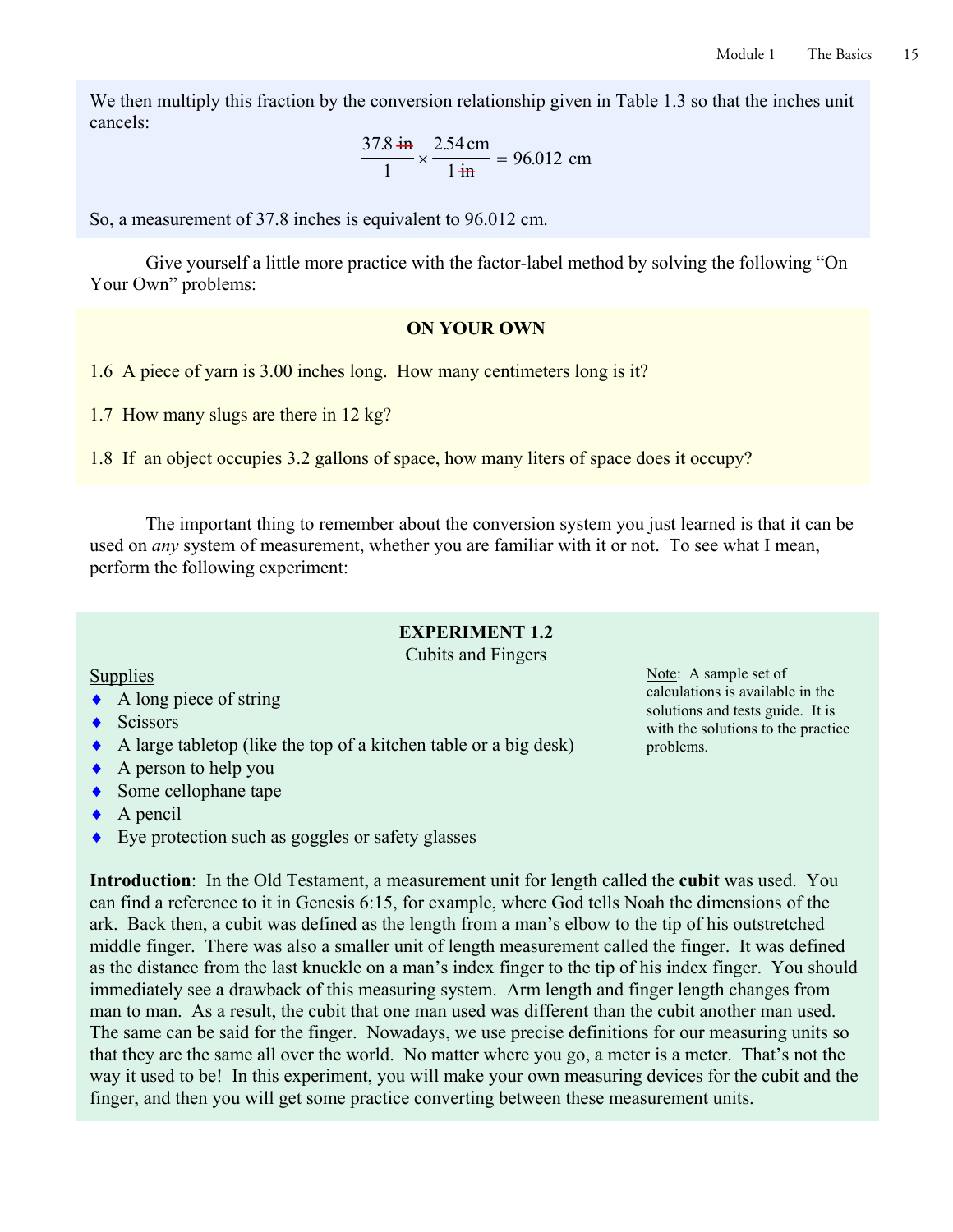## Procedure:

1. Hold your arm so that the elbow is bent but the rest of your arm stretches out horizontally. Open your palm so that your fingers stretch out in the same direction. Have your helper hold the end of the string at your elbow.



- 2. Have your helper stretch the string tightly from your elbow to the tip of your middle finger, and then have him or her cut it so that you have a length of string that runs from your elbow to the tip of your middle finger. This is your cubit.
- 3. Next, point your index finger straight out and have your helper stretch another piece of string so that it stretches from your last knuckle (the one nearest your fingernail) to the tip of your index finger. Have your helper cut the string so that it runs the length from your last knuckle to the tip of your index finger (not your fingernail). The string should be less than an inch long. This is your measurement for the "finger" unit.
- 4. Take the string that represents your cubit and tape it down to the tabletop so that it is stretched out to its full length.
- 5. Now, take the string that represents your finger and measure how many of those strings are in your cubit string. You can do this by simply starting at the beginning of your cubit string and stretching your finger string down next to it. Use your pencil to mark where the end of the finger string is on the cubit string. Now pick up the finger string and repeat the process, this time starting at the mark you made. Count the number of times you did this, and that will tell you how many fingers are in a cubit. Most likely, this will not be a whole number. Try to estimate the fraction of the finger string it took to reach the end of the cubit string on your last measurement. In other words, if it took 18 finger strings to reach the end of your cubit string, but the cubit string only covered  $\frac{1}{3}$  of the 18<sup>th</sup> finger string, then it really took  $17\frac{1}{3}$  (17.3) fingers to make a cubit.
- 6. Record the number of finger strings (including the decimal) it took to reach the end of your cubit string. Now you know the number of fingers in 1 cubit.
- 7. Unfasten your cubit string from the tabletop and measure the length of the tabletop in cubits. Do this the same way you measured the cubit before, laying the string end-to-end until you reach the end of the tabletop. Once again, if the end of the tabletop only covers a portion of the last cubit string in your measurement, try to estimate the fraction of a cubit that it covered. Record the length of the tabletop (including the decimal) in cubits.
- 8. Now repeat that measurement, this time using your finger string instead.
- 9. Do the same thing with the width of the tabletop, measuring it in both cubits and fingers.
- 10. Now, take your measurement for the length of the tabletop in cubits and convert it into fingers using the number of fingers in a cubit you determined in step 5. Compare your converted length in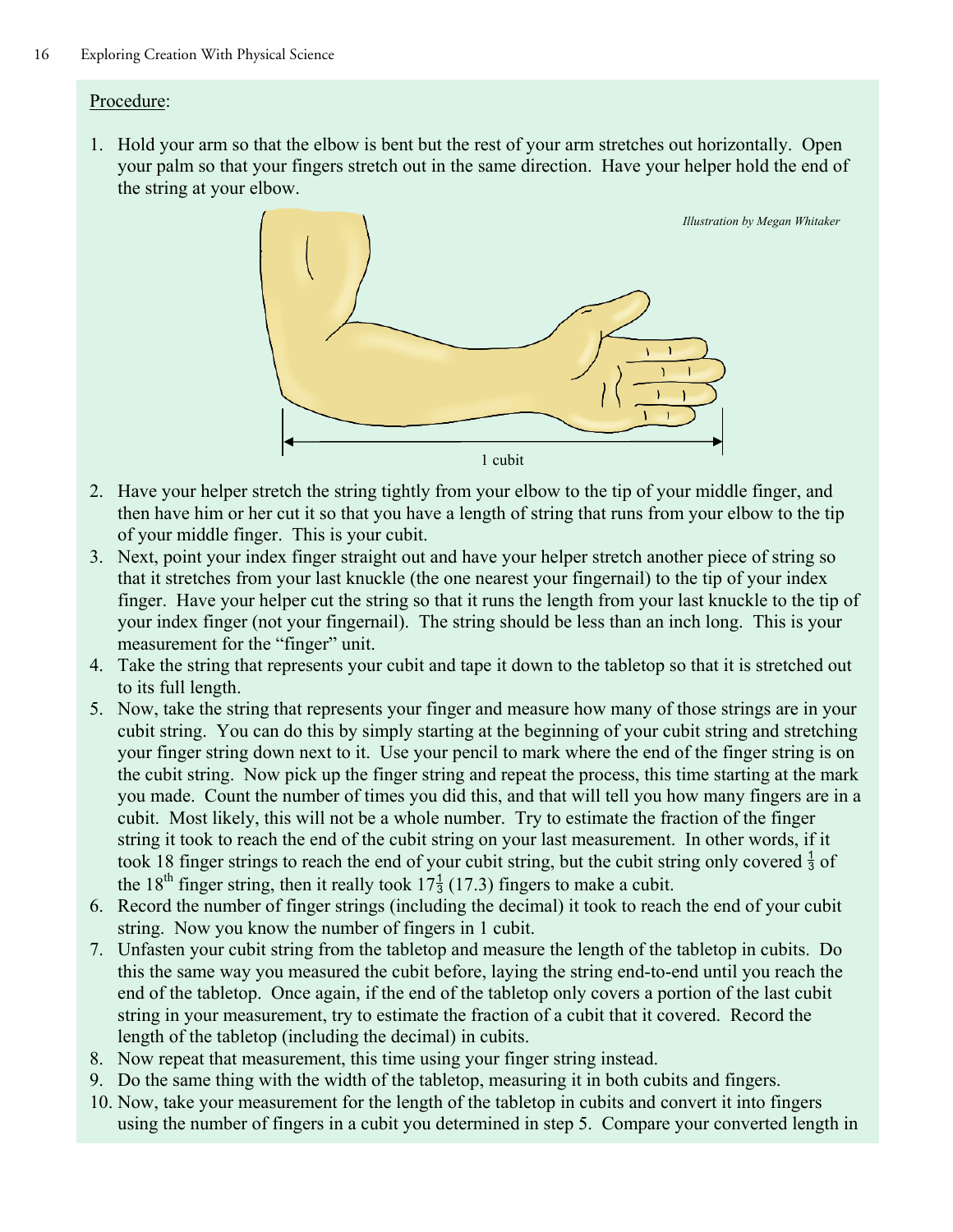fingers to the number of fingers you actually measured. If you did the conversion correctly, the answers should be similar. They won't be exactly the same because of inaccuracies in your measurements. Nevertheless, they should be close. If they aren't anywhere close to each other, you probably did the conversion wrong. Check the example solution for this experiment that appears in the Solutions and Tests Guide, so that you can find the mistake you made in your conversion.

- 11. Do the same thing for your measurement of table width; take your measured width in cubits and convert it to fingers. Then compare your answer to the measured length in fingers to check the validity of your conversion. Once again, the numbers should be close.
- 12. Clean up any mess you made.

 Do you see why the factor-label method is so powerful? Even if you are not familiar with the unit system with which you are working, you can still convert between units as long as you have a conversion relationship.

 Before we leave this section, there is one more metric unit I need to bring up. When we measure temperature, we usually use the **Celsius** temperature scale. Sometimes called the "centigrade" temperature scale, this temperature scale fits the metric system better than the Fahrenheit scale, with which you are probably more familiar. When we measure temperature on this scale, we list the unit as "degrees Celsius." This unit does not have prefixes or anything; degrees Celsius is the only way to use the unit. The reason we tend to use this temperature scale instead of the Fahrenheit one is because this scale is based on factors of 10. On this temperature scale, water freezes at 0.00 degrees Celsius and boils at 100.0 degrees Celsius. This seems to fit right in to the metric system, which is also based on powers of 10. So, when I talk about temperature in this course, I will usually use the Celsius scale.

## Concentration

 In the past few sections, we discussed the units used to measure mass, length, and volume. Although these are very important things to measure, there is one other quantity with which you must be very familiar: **concentration**.

Concentration – The quantity of a substance within a certain volume

To get an idea of what concentration means, perform the following experiment:

# **EXPERIMENT 1.3**

Concentration

# Supplies:

- ◆ Vinegar
- $\bullet$  6 Tums<sup>®</sup> tablets (You can use another antacid tablet, but it must have calcium carbonate as its active ingredient.)
- ◆ Water
- $\triangle$  Measuring cups
- ♦ 3 large glasses (They each must be able to hold at least 2 cups of liquid.)
- $\triangle$  A spoon
- ♦ Eye protection such as goggles or safety glasses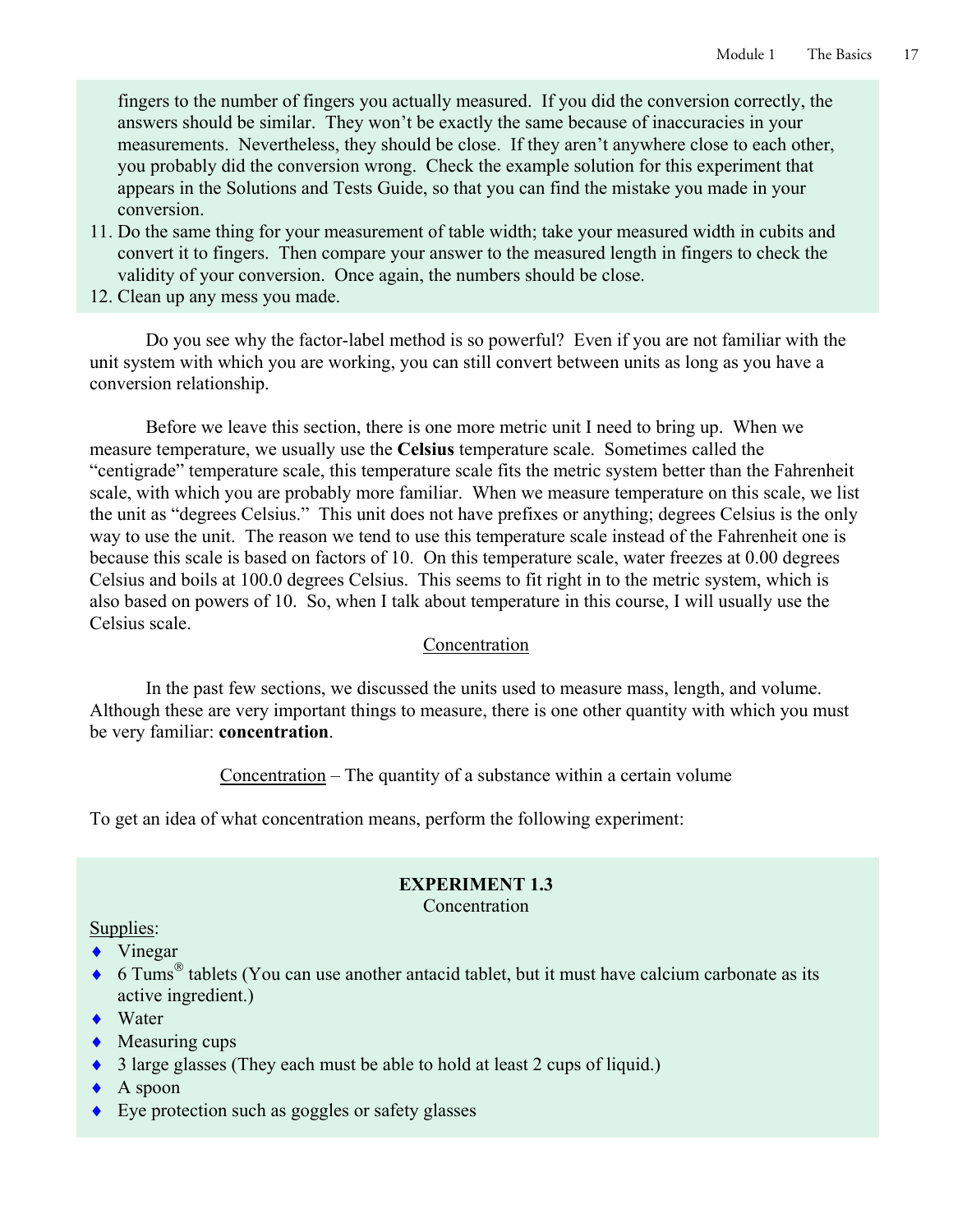**Introduction**: Vinegar is a weak acid, a kind of substance you will learn a lot more about when you take chemistry. Tums are antacid tablets, designed to neutralize acid. Thus, when Tums are added to vinegar, a chemical reaction occurs. The Tums tablet disappears as it neutralizes the vinegar. While this happens, gas (carbon dioxide) bubbles off the tablet.

## Procedure

- 1. Arrange your three glasses on a tabletop or countertop. Put 1 cup of vinegar in the first glass,  $\frac{1}{2}$ cup of vinegar in the second glass, and  $\frac{1}{4}$  cup in the third.
- 2. Place a Tums tablet in each glass.
- 3. Observe what's going on in each glass. Note in your laboratory notebook any differences you see between what's going on in the glasses. If you don't see any differences, note that as well.
- 4. After you have finished observing the experiment, pour out the contents of each glass and rinse the glasses thoroughly.
- 5. Dry the glasses and set them back on the countertop or tabletop.
- 6. Put 1 cup of vinegar in the first glass,  $\frac{1}{2}$  cup of vinegar in the second glass, and  $\frac{1}{4}$  cup of vinegar in the third glass.
- 7. Pour 1 cup of water in the first glass, 1½ cups of water in the second glass, and 1¾ cups of water in the third glass, so that each glass has a total of 2 cups of liquid in it.
- 8. Use the spoon to stir the contents of each glass thoroughly.
- 9. Now place a single Tums tablet in each glass.
- 10. Observe what's going on in each glass. Record in your lab notebook what you see. Note any differences between what's going on in the glasses.
- 11. **Clean up**: Pour the contents of each glass down the drain, and rinse each glass out. Put everything away.

What did you see when you observed the three glasses? Well, the first time, there really should have been little difference between what was happening in the three glasses. The antacid tablet in each of the three glasses should have bubbled and disappeared at roughly the same speed and in roughly the same fashion in each of the three glasses. The reason the tablet was bubbling and disappearing, of course, was that the chemical in the tablet was trying to neutralize the acid in the vinegar. The only difference between the glasses in the first part of the experiment was the total amount of vinegar present. Thus, it would take *less* of the tablet to neutralize the vinegar in the third glass than in the second or first glass. Nevertheless, while the acid in the vinegar was still present, the action in each of the glasses should have been essentially the same.

 In the second part of the experiment, things were much different. In the first glass, you should have seen the Tums tablet bubbling and disappearing more slowly than what you saw in the first part of the experiment. In the second glass, the tablet should have been bubbling and disappearing at a much slower rate than that of the tablet in the first glass. If you could see the tablet in the third glass bubbling and disappearing at all, it should have been extremely slow.

 Why the differences between the three glasses in this part of the experiment? Each of them had Tums and vinegar in them. Why did the tablet in the second glass disappear more slowly than the one in the first glass? Why did the tablet in the third glass disappear even more slowly or not at all? The answer: concentration. You see, each glass had vinegar in it, but the second glass had half as much vinegar as the first glass. In the first part of the experiment, there was half as much vinegar in the first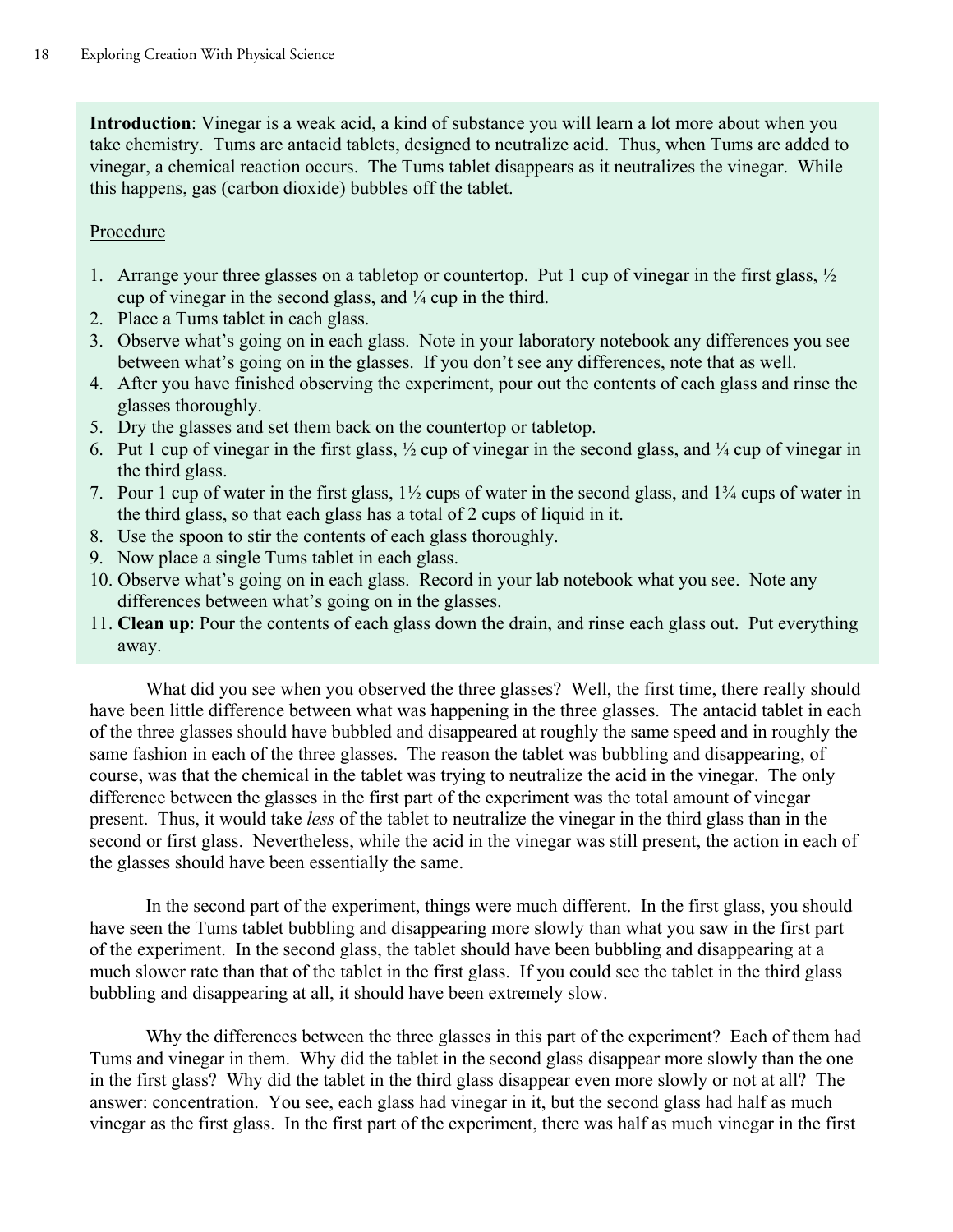glass, but there was also half as much volume. Thus, the concentration (how much exists in a *given volume*) of vinegar in the second glass was the same as it was in the first glass. In the second part of the experiment, however, there was half as much vinegar *in the same amount of volume* as the first glass. Since there was half as much vinegar in the same volume, the concentration of vinegar was half as much. As a result, the neutralization of acid by the Tums went much more slowly.

 In the third glass, the concentration of vinegar was so small that the Tums tablet seemed to not disappear at all. So, this experiment shows us that the way chemicals behave depends on their concentration. When the concentration of vinegar is large, the neutralization of the acid in vinegar by a Tums tablet proceeds rather quickly. When the concentration of vinegar is low, however, that same process proceeds slowly or not at all. This is perhaps the single most important thing that you can learn about chemicals. At certain concentrations, chemicals behave in one way. At other concentrations, those same chemicals can behave in a different way.

The multimedia CD has a video demonstrating how concentration can affect a chemical's behavior.

 Consider, for example, vitamins. Certain vitamins are often called "fat soluble vitamins." These vitamins (A, D, E, and K) get stored in your body's fat reserves if your body has more than it needs. As time goes on, those vitamins build up. If they get too concentrated, they can actually become *toxic* to the human body! Think about that for a moment. Vitamins, which are very good for you, can become toxic to you if they reach high concentrations. It is possible, in fact, to get very sick or even die as a result of taking *too many* vitamins!

 Now don't get paranoid about this! If you take one or two times the recommended daily allowance of vitamins A, D, E, and K, they will probably not reach toxic concentrations in your body. Only if you take several times the recommended daily allowance of these vitamins do you risk a buildup to toxic concentrations. The point, however, should not be lost. The behavior of chemicals depends on their concentration. Certain chemicals are good for you at one concentration and toxic for you at another. In the same way, chemicals we call poisons are not necessarily bad for you at low enough concentrations!

 This discussion has relevance to many issues in modern society. Consider, for example, the cigarette smoking debate raging in the United States. For years, scientists have been able to directly link cigarette smoking to cancer. Scientific study after scientific study shows that smoking cigarettes dramatically increases your risk of getting lung cancer.

 As the link between cigarette smoking and lung cancer became very clear, people began wondering about the effect of breathing someone else's smoke. After all, consider the person who does not smoke but has a friend who does. This person spends a great deal of time with his friend, and any time his friend smokes, he ends up inhaling the smoke as well. Scientists have called this phenomenon "second-hand smoke." Can the person who is continually inhaling second-hand smoke be at risk for contracting lung cancer? Well, many studies have been done to answer this question, and the answer is surprising. The studies indicate that *if* inhaling second-hand smoke increases a person's likelihood of getting cancer, the increased risk is very, very small. In fact, even in experiments where non-smokers who *lived with* smokers were studied, the increased risk for cancer caused by secondhand smoke was extremely small.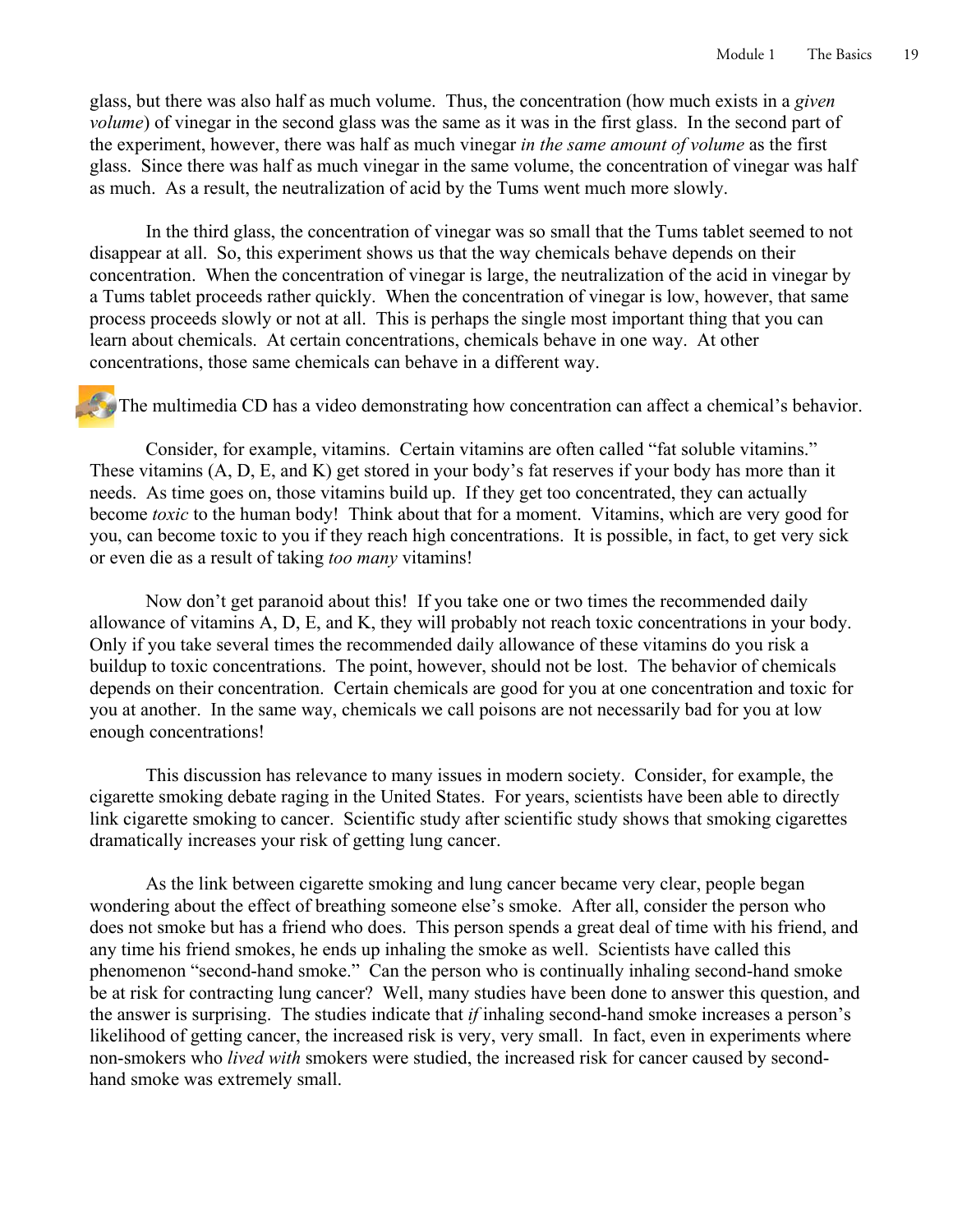How can this be? If smoking significantly increases your risk of contracting lung cancer, why can't we see a similar link between second-hand smoke and lung cancer? The answer once again is concentration. When a smoker inhales cigarette smoke, the toxins in the smoke are very concentrated. When the smoke leaves either the cigarette or the smoker's mouth, it quickly spreads out into the surrounding air. This reduces the toxin concentrations significantly, in turn reducing the damage to anyone who inhales the smoke second-hand. As a result, second-hand smoke does not increase your risk of getting lung cancer much, if at all.

 Of course, this is in no way an excuse for smokers who want to smoke around non-smokers. Even if a person's increased risk of lung cancer due to second-hand smoke is tiny (if it exists at all), it is simply unpleasant for non-smokers to breathe in smoke coming from a cigarette. Also, it is possible that second-hand smoke increases your risk of other illnesses. Thus, you should never feel bad about asking a smoker to put out his or her cigarette. In fact, you are doing the smoker a favor, since science has conclusively shown a direct link between smoking and lung cancer!

 The information contained in the last four paragraphs might have surprised you. If you follow politics in the United States at all, you might have heard people claim that second-hand smoke causes cancer. Unfortunately, it seems that people can claim almost anything these days and rarely get challenged by the major media outlets if those claims happen to support a particular political agenda. It turns out that there have been *many* studies done on second-hand smoke, and the data simply say that there is little to no increased risk of contracting lung cancer, even for someone who inhales secondhand smoke on a regular basis. If you are interested in looking into this controversy a little more, you might look at the course website, which is described in the "Student Notes" section at the beginning of this book. There are links to several resources that discuss the science of second-hand smoke.

## **ON YOUR OWN**

1.9 Muriatic acid is sold in hardware stores for use in cleaning. Pool owners, for example, use it to clean hard water stains and algae stains from their pools. Its active ingredient is hydrochloric acid. The Works<sup>®</sup> is a toilet bowl cleaner with hydrochloric acid as its active ingredient. There are approximately 350 grams of hydrochloric acid in a liter of muriatic acid, and there are approximately 30 grams of hydrochloric acid in a liter of The Works. Why is muriatic acid a more powerful cleaner than The Works?

1.10 Sodium (so' dee uhm) is a necessary part of a healthy diet. If a person does not ingest enough sodium every day, that person will get sick and perhaps die. Nevertheless, some people try to limit their sodium intake by eating a low-salt diet. How can it be good to limit your sodium intake, even though sodium is a necessary part of body chemistry?

 Now that you are done with the first module of this course, solve the study guide so that you will be reminded of the important concepts and skills in this module. Then you can take the test. The study guide is a very good indicator of what information you will be responsible for on the test. Please note that if a question on the study guide provides you with certain information (like the conversion factors between metric and English units), that information will be provided on the test. However, if a study guide question requires information that it does not give you (such as the meaning of the abbreviation mL), you will be required to memorize that information for the test.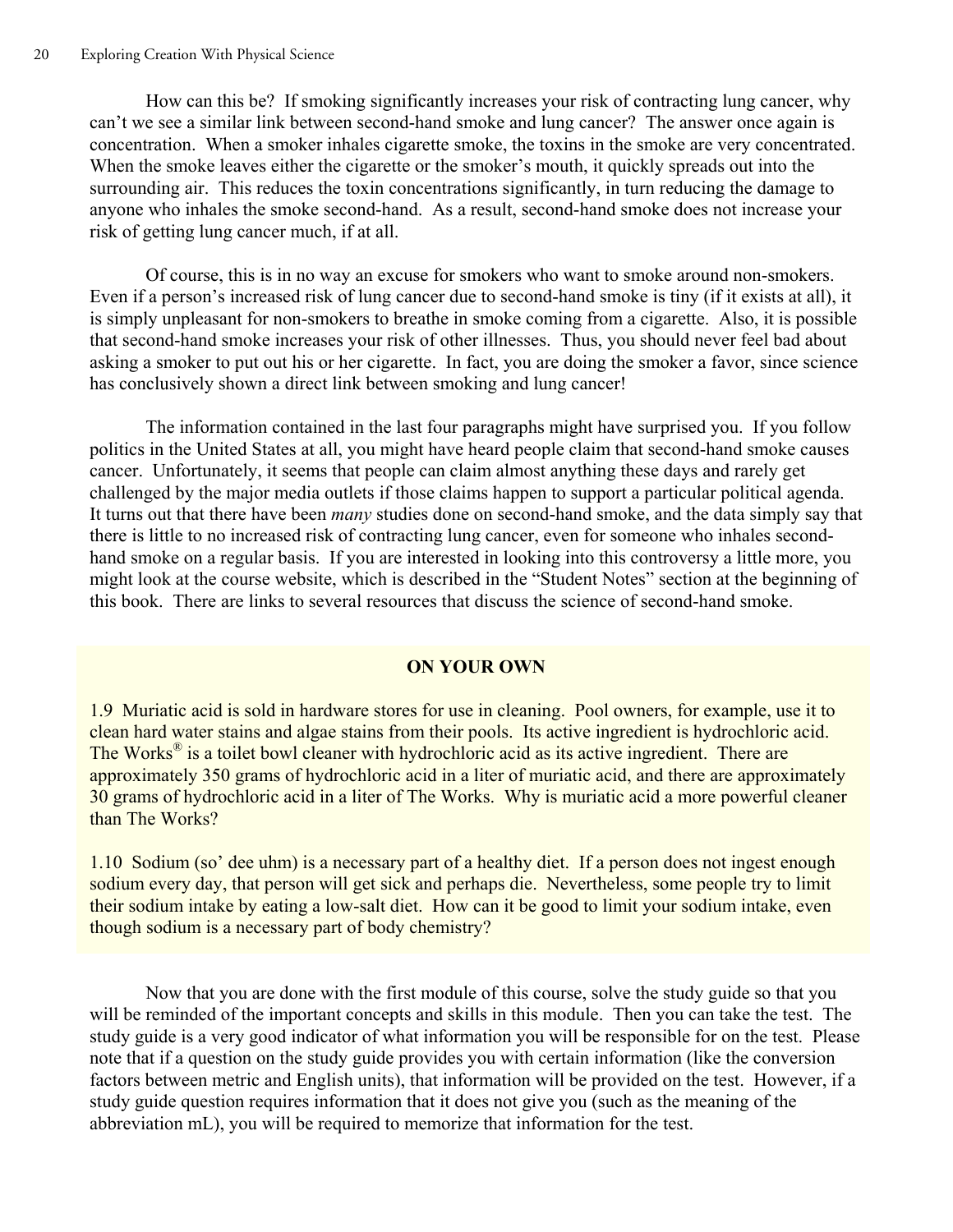#### **ANSWERS TO THE "ON YOUR OWN" PROBLEMS**

1.1 The atoms do not have the same properties as the molecule. When atoms join to make a molecule, their individual properties disappear and the molecule takes on its own, unique properties. When the molecule is broken down into its atoms, the atoms regain their individual properties.

1.2 Salt is composed of molecules. Since atoms are the smallest chemical units of matter in creation, if salt can be broken into smaller parts, it must be made of atoms linked together. Thus, it is made of molecules. Now you might think that since molecules are made by linking atoms together, you could also say that salt is made of atoms. However, that is not really correct. The atoms that link together to form salt molecules have their own, unique properties, but those properties completely disappear when the atoms join to form salt molecules. Thus, it is not the *atoms* that give the salt its properties; the *molecules* do.

1.3 We need to do this conversion the way the example showed us. First, we find the relationship. Since we want to convert from grams to kg, we need to remember that since "kilo" means "1,000," one kilogram is the same thing as 1,000 grams. Remember, the "1" goes with the unit that has the prefix, and the base unit gets the "1,000," since that's what "kilo" means.

$$
1 \text{ kg} = 1,000 \text{ g}
$$

Next, we put the number in fractional form:

$$
\frac{12,321 \text{ g}}{1}
$$

Now our conversion relationship tells us that  $1 \text{ kg} = 1,000 \text{ g}$ . Since we want to end up with kg in the end, we must multiply the measurement by a fraction that has grams on the bottom (to cancel the gram unit that is there) and kg on the top (so that kg is what's left). Remember, the numbers next to the units in the relationship above go with the units. Thus, since "g" goes on the bottom of the fraction, so does "1,000." Since "kg" goes on the top, so does "1."

$$
\frac{12,321 \,\text{g}}{1} \times \frac{1 \,\text{kg}}{1,000 \,\text{g}} = 12.321 \,\text{kg}
$$

Thus,  $12,321$  g is the same as  $12.321$  kg.

1.4 We solve this the same way we solved problem 1.3. First, we find the conversion relationship. Since we want to convert from liters to mL, we need to remember that "milli" means "0.001." So, we write down our relationship, keeping the "1" with mL (since it is the unit with the prefix) and putting the definition of "milliliter" (0.001) with the base unit:

$$
1 \text{ mL} = 0.001 \text{ L}
$$

Then we put the number in fractional form:

$$
0.121\;L
$$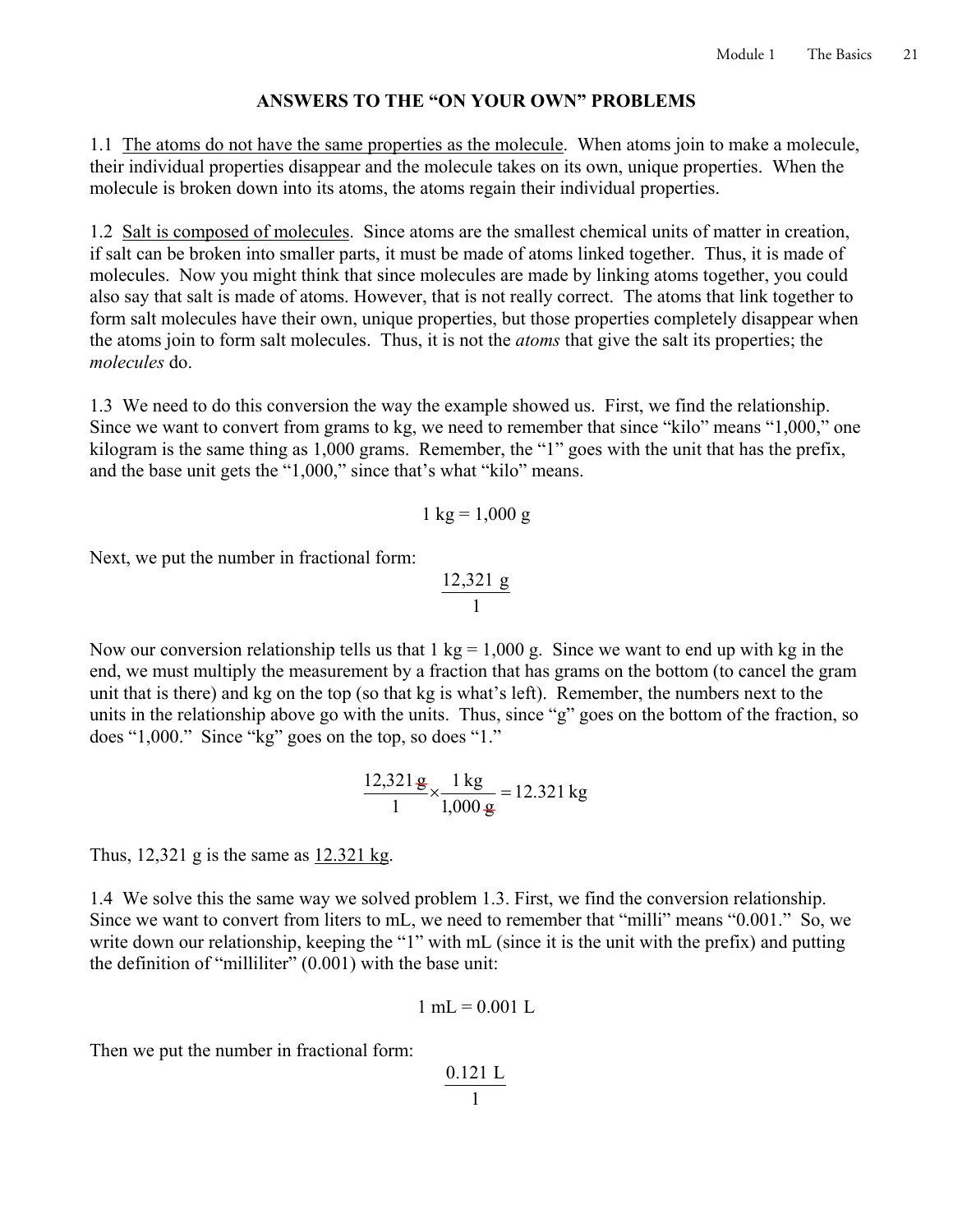Our conversion relationship tells us that  $1 \text{ mL} = 0.001 \text{ L}$ . Since we want to end up with mL, we must multiply the measurement by a fraction that has L on the bottom (to cancel the L unit that is there) and mL on the top (so that mL is the unit with which we are left):

$$
\frac{0.121 \text{ E}}{1} \times \frac{1 \text{ mL}}{0.001 \text{ E}} = 121 \text{ mL}
$$

Thus, 0.121 L is the same as 121 mL.

1.5 Since we want to convert from centimeters to meters, we need to remember that "centi" means "0.01." So the "1" goes with the centimeter unit, and the "0.01" goes with the base unit. Thus, our conversion relationship is:

 $1 cm = 0.01 m$ 

Next, we write the measurement as a fraction:

$$
\frac{723.9 \text{ cm}}{1}
$$

Since we want to end up with meters in the end, we must multiply the measurement by a fraction that has centimeters on the bottom (to cancel the cm unit that is there) and meters on the top (so that m is the unit we are left with):

$$
\frac{723.9 \text{ em}}{1} \times \frac{0.01 \text{ m}}{1 \text{ em}} = 7.239 \text{ m}
$$

The three-point line is 7.239 m from the basket.

1.6 We use the same procedure we used in the previous three problems. Thus, I am going to reduce the length of the explanation.

$$
\frac{3.00 \text{ in}}{1} \times \frac{2.54 \text{ cm}}{1 \text{ in}} = 7.62 \text{ cm}
$$

The yarn is 7.62 cm long.

1.7 
$$
\frac{12 \text{ kg}}{1} \times \frac{1 \text{ slug}}{14.59 \text{ kg}} = 0.82 \text{ slugs}
$$

There are 0.82 slugs in 12 kg. Note that I rounded the answer. The real answer was "0.822481151," but there are simply too many digits in that number. When you take chemistry, you will learn about significant figures, a concept that tells you where to round numbers off. For right now, don't worry about it. If you rounded at a different spot than I did, that's fine.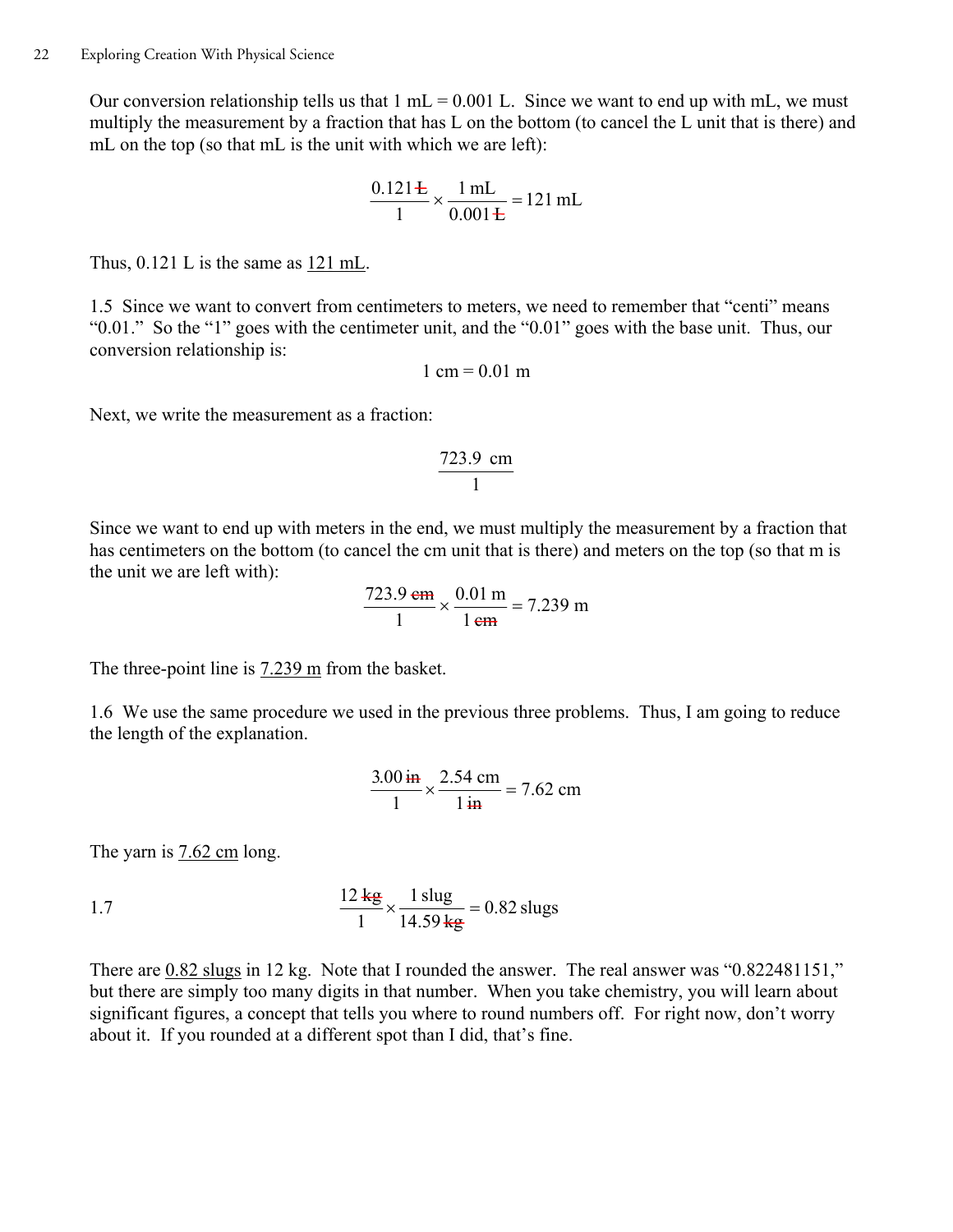1.8 
$$
\frac{3.2 \text{ gal}}{1} \times \frac{3.78 \text{ L}}{1 \text{ gal}} = 12 \text{ L}
$$

The object has a volume of <u>12 L</u>. Once again, don't worry if you rounded your answer at a different place from where I rounded my answer.

1.9 Muriatic acid is the more powerful cleaner because the active ingredient is more concentrated. In the same amount of volume, muriatic acid has more than 10 times as much active ingredient. Since the active ingredient is more concentrated, it will clean better.

10.10 Sodium is necessary for the body at a certain concentration. If you eat too much sodium, you raise the concentration too much. In the same way, if you eat too little sodium, you lower its concentration too much. Either way, your body suffers. Thus, you need to keep the sodium concentration in your body at the right level. Too little sodium intake will reduce the sodium concentration to critical levels, while too much sodium intake will raise it to toxic levels.